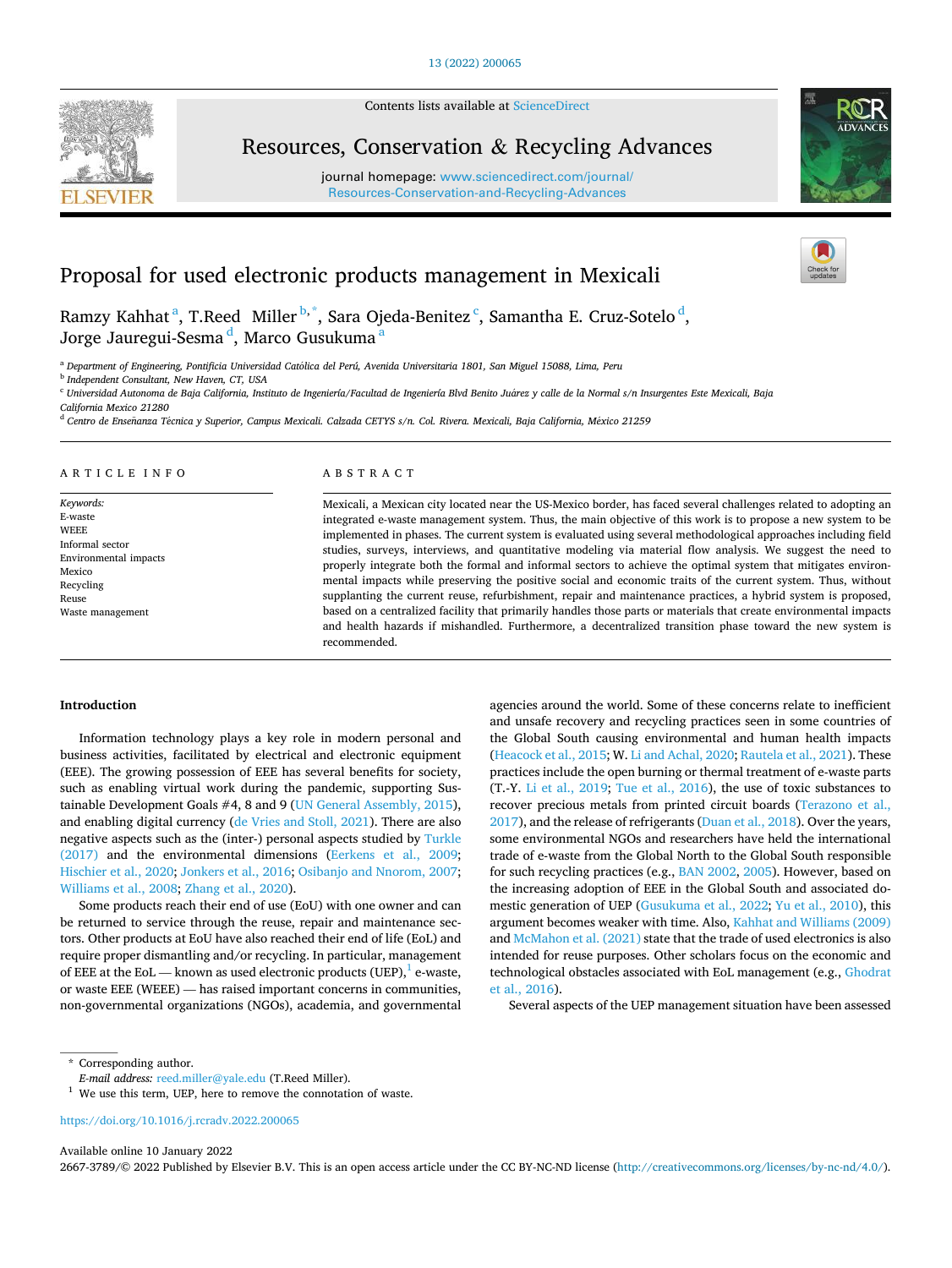by different scholars; we will reference them throughout this work. Technological approaches to mitigate the environmental impacts of resource recovery and increase efficiency have been proposed [\(Awasthi](#page-10-0)  [et al., 2019;](#page-10-0) [Jadhav and Hocheng, 2015](#page-11-0); [Wang and Xu, 2015](#page-12-0)). Conditions have been assessed to enable a more decentralized implementation of e-waste recycling plants, such as in the case of wasted printed circuit boards or WPCB (D'[Adamo et al., 2019\)](#page-11-0). The importance of the informal sector in e-waste systems around the world has motivated researchers to study its situation and relationship with the formal sector, to propose improved connections with Extended Producer Responsibility (EPR) systems [\(Davis, 2021;](#page-11-0) [Davis and Garb, 2015](#page-11-0)), or to promote the informal/formal linkage that stimulate economic benefits and mitigate environmental impacts [\(Williams et al., 2013\)](#page-12-0).

Awasthi et al. (2021) recommend attention to consumer behavior and stakeholder interaction in order to enhance the circular economy in the life cycle of EEE, while [Parajuly et al. \(2020\)](#page-11-0), discuss the importance of the connection between behavioral change and UEP management when understanding the array of possibilities of UEP linked to the circular economy. Ofori & [Opoku Mensah \(2021\)](#page-11-0) studied how consumers can improve their willingness to take action to achieve more sustainable e-waste management. [Appoloni et al. \(2021\)](#page-10-0) proposed a way to holistically assess risks in the UEP management sector.

In the last decade, there has been a significant increase of countries (78 countries) that address e-waste in their legislation, policy or regulation ([Forti et al., 2020\)](#page-11-0), with some regions or countries taking the lead in e-waste management ([Balde et al., 2017](#page-10-0)). Some of these strategies target the EoL stage, de-emphasizing the importance of the reuse, repair, and maintenance sectors; however, some aspects are slowly changing in favor of the latter [\(Lepawsky, 2020;](#page-11-0) Lepawsky et al., 2021; McMahon et al., 2019; Makov & Fitzpatrick, 2021). Japan has a long history of managing UEP, including TVs, refrigerators, washing machines, air conditioners, computers ([Ignatuschtschenko, 2018; Kahhat et al., 2008](#page-11-0)). Laws have been enacted there specific to a set of devices and to differentiate responsibilities (e.g., collection, transportation cost) between consumers and producers ([Aoki-Suzuki et al., 2012](#page-10-0)) and a considerable share of the generated e-waste is collected and handled domestically ([Ignatuschtschenko, 2018](#page-11-0)).

Since 2002, the European Union (EU) has been developing an ewaste management system based on the principle of EPR (E. U. [Direc](#page-11-0)[tive, 2002; Shittu et al., 2021](#page-11-0)). A decade later, the WEEE Recast directive was adopted to encourage the reuse of UEP ([Directive 2012](#page-11-0)/19/EU, 2012). In some of its member countries, the EU e-waste management strategy has achieved important goals, such as improved collection rates compared to inflows to the market (e.g., 58% in Austria or 82% in Estonia) [\(Forti et al., 2020;](#page-11-0) Ylä-Mella and Román, 2019). However, according to Mazahir and colleagues, certain desired benefits (e.g., promoting reuse or reducing environmental impacts) remain unmet. They argue that product-specific perspectives and targets could bring environmental benefits and avoid unintended consequences ([Mazahir](#page-11-0)  [et al., 2019\)](#page-11-0).

While other countries (e.g., South Korea, Switzerland), exhibit good examples of UEP management, many jurisdictions still lack an e-waste management strategy or any sort of political action toward achievement of that goal [\(Forti et al., 2018](#page-11-0); [Shittu et al., 2021\)](#page-11-0). Dismissing the importance of e-waste management could lead not only to environmental and human health issues but to squandering of resources. For example, [Gusukuma and Kahhat \(2018\)](#page-11-0) pointed out that opportunities for resource recovery in Peru could be lost due to the lack of a management plan related to the analog TV blackout. A similar scenario was seen in Mexico, where the promotion of digital TV was not accompanied by a UEP management plan ([Diaz, 2015](#page-11-0)).

Given the lack of policies in the Global South, solutions applied to the

Global North are being applied in the Global South. $^2$  These merely replicate the successful experiences, often without considering the specific social, cultural or political context of the location where they will be applied. We consider that while the intention is positive, these efforts may lead to unsuccessful attempts or will negatively affect the most vulnerable stakeholders and practices, if the context is not considered. Thus, in this research work we explore a UEP management solution for a location in the Global South $3$  that incorporates the local context.

#### **Case study objective, scope and background**

Based on the necessity of UEP management systems in the Global South, the objective of this case study is to propose a UEP management system in the city of Mexicali, Mexico that responds to the social, cultural, and political traits of the area. The city of Mexicali (see [Fig. 1\)](#page-2-0) is part of the municipality with the same name, which additionally includes rural areas. It is the capital of the state of Baja California (BC) which borders the US states of California and Arizona. Mexicali is located at the northern border of BC, at 32◦39′ 48′′N, 115◦28′ 04′′W, and in 2020 had a population of about 854,000 [\(INEGI, 2020\)](#page-11-0).

Mexicali faces several challenges related to adopting an integrated UEP management system. As the city is located near the US-Mexico border, it is associated with high volumes of transborder movement of new and used goods, including EEE and WEEE. The former secretary of the BC Environmental Protection Department, Thelma Castañeda Custodia, was quoted as saying: "Electronics, tires, clothes, a ton of things pass through as goods that are still usable, but very quickly they become waste, rubbish. That's what has us, especially on the border, stuck with a problem now of accumulating tires and other types of waste — electronics and other types of waste that people simply don't know where they can dispose of it." [\(James, 2018](#page-11-0)).

In Mexico, municipalities are responsible for providing urban services. One such service is the management of urban solid waste (USW), which includes street sweeping, and the collection and transportation of waste to the transfer zones. After transfer zones, waste subsequently goes to the final disposal site, which is an above-ground, unlined landfill. Two decades ago, environmental engineers assessed the main landfill used by Mexicali, *Hipolito Renteria*, located 25 km southeast of the city, adjacent to agricultural fields (Silva-Kurumiya & Fuentes-Valdez, 2000). They identified multiple public health, community nuisance, and environmental concerns pertaining to the soil, water, and air. According to interviews with 'gleaners' who retrieved recyclable materials from the landfill, the majority were satisfied to work without a boss, however, 2/ 3 would accept a permanent job if offered.

According to Mexico's legislation, UEP requires special handling, and in the case of the business sector, companies need to take responsibility of it, not the municipality. However, there is a flow of UEP of household origin present in the current USW which requires special handling, and this is where the municipality should focus its efforts and incorporate it into its management. According to a study of UEP generation in Mexicali, 3.68% (by mass) of the USW is UEP ([Cruz-Sotelo](#page-11-0)  [et al. 2014\)](#page-11-0), and the biggest problem is that there are no other mechanisms for adequate disposal. Therefore, it is necessary to search for strategies to create and implement mechanisms for UEP management.

Researchers have explored other aspects of USW in Mexicali. Used tire management in BC poses a similar set of management challenges, including large volumes of cross-border trade, along with environmental and public health hazards ([Spitz, 2018\)](#page-11-0). A characterization of household solid waste in Mexicali estimated the recovery potential of organic and

<sup>&</sup>lt;sup>2</sup> One defining characteristic of an e-waste system in the Global South, as opposed to the Global North, is the prevalence of the informal sector. 3 While Mexico is a country of the Global South, it is also an OECD member.

As a result, in the case of the transboundary flow of e-waste and the Basel Convention, Mexico operates as an OECD country.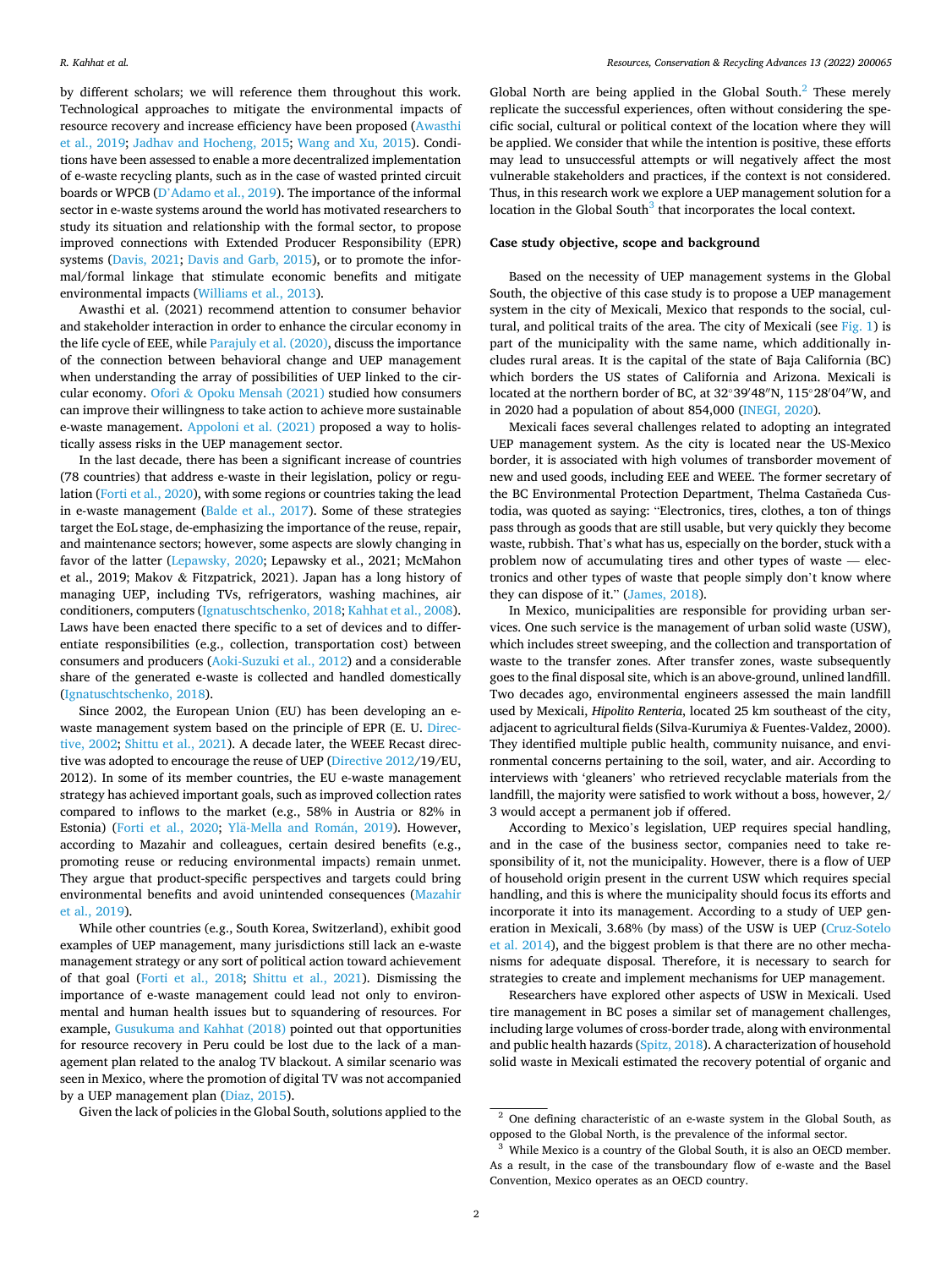<span id="page-2-0"></span>

**Fig. 1.** Geographic location of the study area. Note the landfill, Ejido Hipolito Renteria. Citation: Imagery © TerraMetrics, Map data © 2021 INEGI.

inorganic wastes ([Ojeda-Benitez et al., 2003\)](#page-11-0). An assessment of USW in Mexicali highlighted poor implementation of regulations [\(Calva-Alejo](#page-10-0)  [and Rojas-Caldelas, 2014\)](#page-10-0).

## **Materials and methods**

The first stage of the research involved collecting data to learn from UEP management practices in other regions, and then acquiring an indepth understanding of the situation in Mexicali. The next stage involved analyzing the quantitative and qualitative data collected. In the last stage, an integrated UEP management system was proposed, informed by the findings. The main methodological tools used in each stage are described below and summarized in Figure S.1 and section 2 of

the Supporting Information (SI). While the proposed management system is applicable for all UEP, the devices analyzed were desktop and laptop computers, mobile phones, televisions, printers, refrigerators, and clothes washers and dryers.<sup>4</sup> The period of empirical assessment was 2015–2016, with projections made until the year 2035.

The proposed system has four main objectives. First, mitigation of environmental and human health impacts related to UEP collection, dismantling and recycling activities. Second, integration of the main actors (e.g., formal recyclers, waste pickers) without threatening the first objective. Third, the increase of collected and recycled UEP, without discouraging maintenance and repair (M&R), and reuse practices. Fourth, a system capable of being financially sustainable.

<sup>4</sup> One main reason was that the set of devices is very similar to those included in periodic governmental surveys by INEGI: desktop computer, laptop computer, tablet, mobile phone, open digital TV decoder, videogame console, radio, analog TV, digital TV.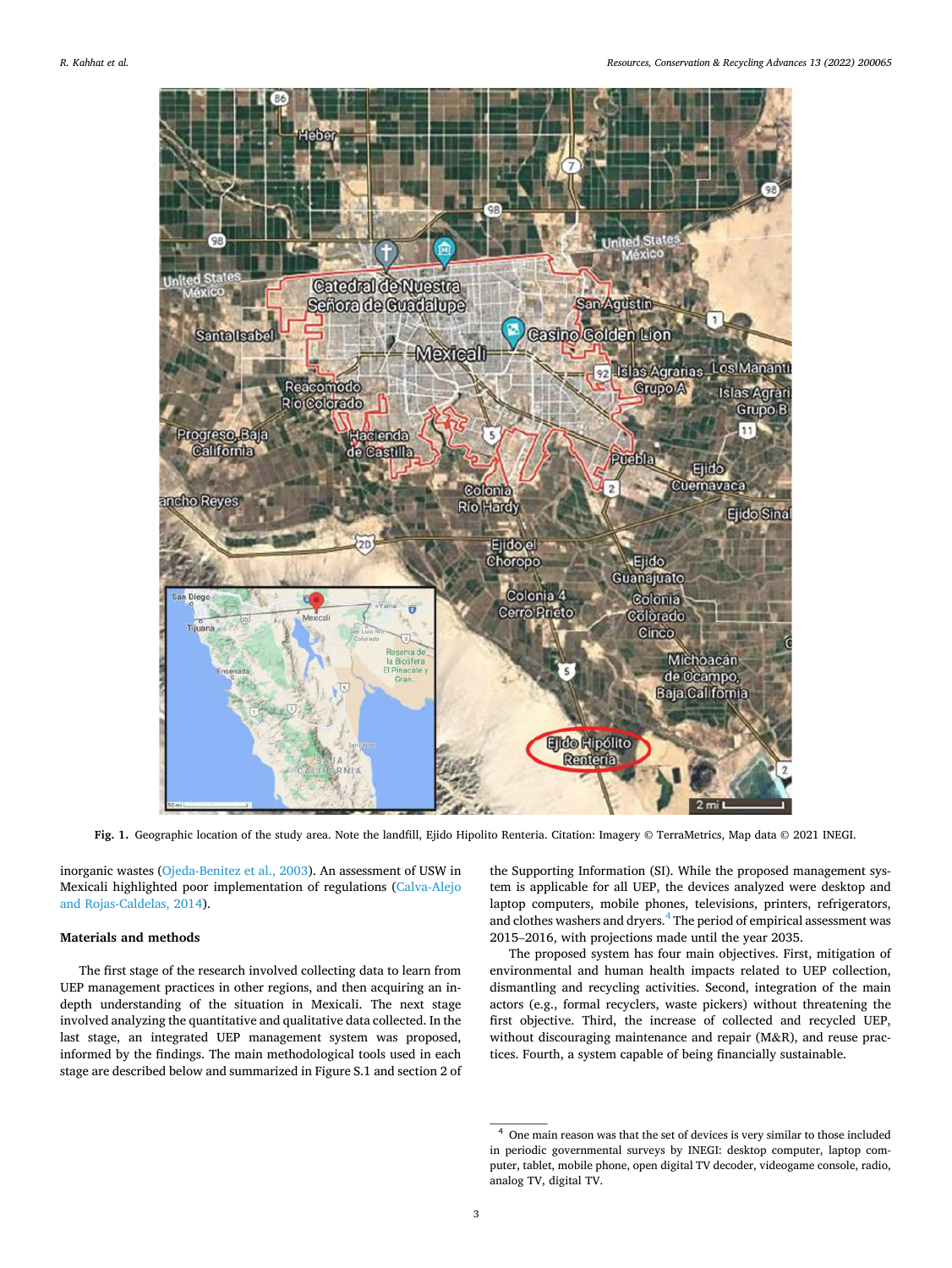## *Understanding the current situation*

#### *Review of existing e-waste management systems*

We sought academic and gray literature containing descriptive examples of e-waste management systems and regulatory initiatives pertaining to regional UEP management systems in Latin America (e.g. [ONUDI-FMAM, 2021](#page-11-0)), and the world. The insights gleaned from some of these studies are presented in the results section. This search included documents in Spanish and English as well as the authors' participation in various international e-waste workshops and conferences coordinated by international agencies (e.g., UNIDO or IEMN). We then analyzed the systems to identify commonalities or differences with Mexicali, which allowed us to identify best practices or alternative configurations that the proposed Mexicali system might adapt.

We identified the UEP flows through each management system reviewed. Quantitative estimates of the flows were captured when available. Note that the scope of some of the systems reviewed was a country, while for others it was a city; this is a function of the assessments undertaken and available for review. In some cases, UEP management systems at the country scale influence the systems at the city scale.

## *Mexicali field studies*

Several field studies were performed during the years 2015 and 2016. The goal was to better understand the origin of the UEP and different patterns of use, reuse, disposal and end of life for EEE. They took place at the main landfill *Hipolito Renteria*, a waste transfer zone, with collectors, and in electronic shopping areas and the streets of Mexicali. It is important to note that some of these sites are frequently visited by part of the research team for related research projects, and thus there is an updated understanding of the waste management system in Mexicali.

The methods used during the field studies included site observations and structured interviews with identified main actors involved in the waste management system. The main actors included so-called waste pickers, vendors of UEP, M&R shops, scrap dealers, and recyclable waste collectors (*acopiadoras*). More than 190 waste pickers in the transfer zone, landfill, and streets were interviewed, along with operators of 165 s-hand and M&R electronic stores. The questionnaires for waste pickers included questions related to the types of items that were normally collected, average work hours, use of safety equipment, and process flows when dealing with collected UEP. In the case of second-hand electronic stores, questions were related to the origin and trade of second-hand equipment, and EoL management of them. In the M&R case, questions targeted the types of EEE that were repaired, prices related to the equipment bought and sold, and the inventory of used EEE. The questionnaires, in Spanish, are available upon request.

#### *City and national EEE user surveys*

*City-level residential surveys.* In 2015, a residential UEP survey was conducted in the city of Mexicali. With a sample of 400 homes representing around 266,000 households, there was a 10% margin of error. The survey questionnaire was applied in the five zones of the city and included four sections: (1) Household profile (i.e., gender, number of members, level of education attained and profession of the "owner"), (2) Consumer habits, (3) Disposal practices and awareness about UEP management programs, and (4) Willingness to participate in future UEP programs.

*City-level industrial, and institutional surveys.* The industrial and institutional sectors were also investigated using surveys in 2015. A total of 12 surveys were deployed, with 10 in the industrial sector as well as the main university and college. The survey questionnaire included questions related to the acquisition and EoU practices of EEE, such as typical

#### lifespan, replacement and storage times, collection services.

#### *Modeling past and future flows of UEP*

A material flow analysis (MFA) was performed to estimate the past and future flows of the set of EEE investigated. This was done by combining data gathered across the various surveys in combination with demographic estimates. UEP generators were aggregated into two groups: the residential and non-residential sectors (i.e., business and commercial), as proposed by [Kahhat and Williams \(2012\).](#page-11-0) Flows of electronics at the EoU were calculated by a scale-up of the survey to the city-level based on the method proposed by Kahhat & [Williams \(2012\)](#page-11-0). EoL scenarios used in this study were developed and validated by [Kah](#page-11-0)[hat and Williams \(2012\)](#page-11-0) and [Miller et al. \(2016\).](#page-11-0) Moreover, the Sales Obsolescence Method, illustrated in [Miller et al. \(2016\)](#page-11-0) was selected as an alternative approach, based on the sales and lifespan of electronic products.

A limitation of this MFA model for estimating recent and future flows is that the surveys were conducted in prior years. Technology and preferences for EEE evolve rather quickly; while uncertainty is inherent in projections, we assume conditions evolve using 2013 assumptions, which adds uncertainty. A more detailed explanation of the projection approach is shown in the SI (Section 4).

## *Proposing an integrated UEP management system*

Based on the results of the qualitative and quantitative analyses, we developed a proposed UEP management system design that includes two phases to allow a proper transition of the system and its actors: decentralized and centralized phases.

### **Results and discussion**

#### *Main findings of the current e-waste system*

#### *Actors and flows of materials*

Different actors (e.g., informal waste pickers, collectors, scrap dealers, and formal recyclers) play important roles in the activities related to the reverse supply chain of electronics in Mexicali as depicted in [Fig. 2](#page-4-0). As observed, the selection and collection of recyclables (including UEP) are done by waste pickers walking in the streets  $(WP_W)$ and on site ( $WPs$ ) at the transfer zone and landfill. Municipal trash truck workers double as opportunistic waste pickers  $(WP_T)$  of valuable items while collecting municipal solid waste along the collection route, and thus are also part of the system.

#### *Market value of UEPs*

Depending on the condition of the UEP collected by the waste picker, it is channeled in different ways. This could include a dismantling step followed by sale as a recycled commodity, or preparation for reuse via the local second-hand market. Market value or demand and consciousness of this economic potential plays a major role in these decisions, similar to what [Estrada-Ayub and Kahhat \(2014\)](#page-11-0) identified in other areas of Mexico. [Fig. 3](#page-5-0) provides the range of payments received per UEP item by walking waste pickers. Functioning items generally received higher payments than non-functioning, with fridges, video game systems, stereos, digital TVs, and computers receiving the highest payments.

#### *Acopiadoras*

If the market value of recyclables is identified, the *acopiadoras* or collectors will gather them. This is demonstrated in [Fig. 4](#page-6-0), which shows that waste pickers collect a variety of recyclable materials to sell to the *acopiadoras*, with most collecting metal and plastic which have a clear market value in the reverse supply chain. The characteristics of the *acopiadoras* differ among establishments, including size, on-site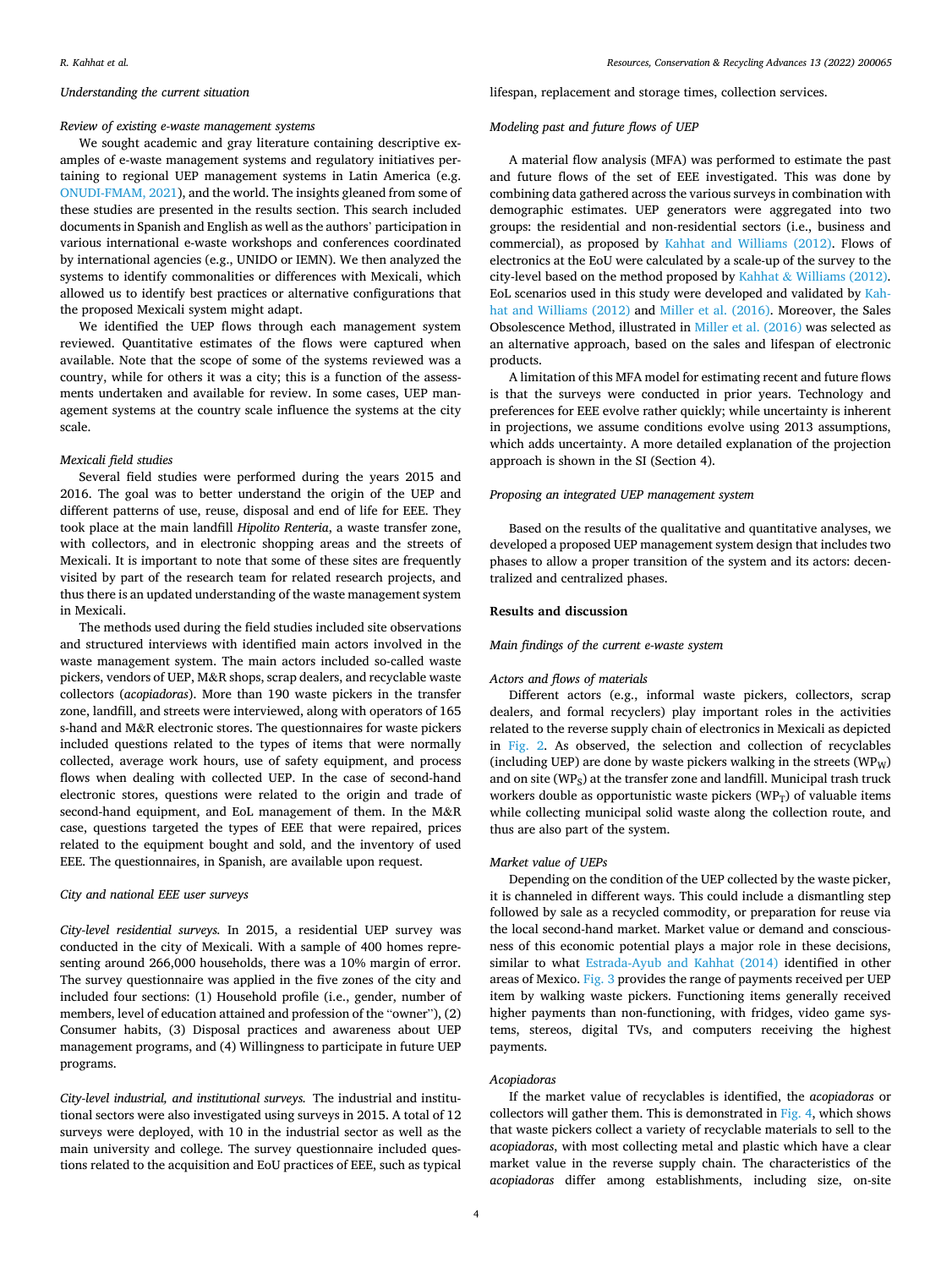<span id="page-4-0"></span>

**Fig. 2.** Current UEP system in Mexicali.

machinery, but most primarily collect metal and prefer UEP containing metal. At the time the study was performed, WPCB were collected in Mexicali, and its flow connected to a recycling company located in Guadalajara. It is important to note that WPCB are typically the most favored type of e-waste due to precious metals, and therefore are often related to so-called "cherry-picking".

*Acopiadoras* can be formal or informal businesses and may deal with waste pickers or the waste generators directly (i.e., in the residential, commercial and industrial sectors, see Fig. 2). Recyclable materials handled by the *acopiadoras* are then processed by local, national or international companies (e.g., in the United States).

## *Second-hand markets*

According to the survey results, second-hand markets are vibrant in Mexicali. UEPs were purchased by resellers either in the United States (42%), Mexico (27%) or in both countries (31%). For those purchased in the United States, the main importation strategy (about 63%) was "small importation", with only a couple of items imported at a time. Nonworking purchased second-hand equipment was often repaired (50%), or was sold (14%) or returned based on the warranty agreement (36%). More than half of the stores were established by 2005.

#### *Waste picker working conditions*

Analyzing current working conditions is also important for design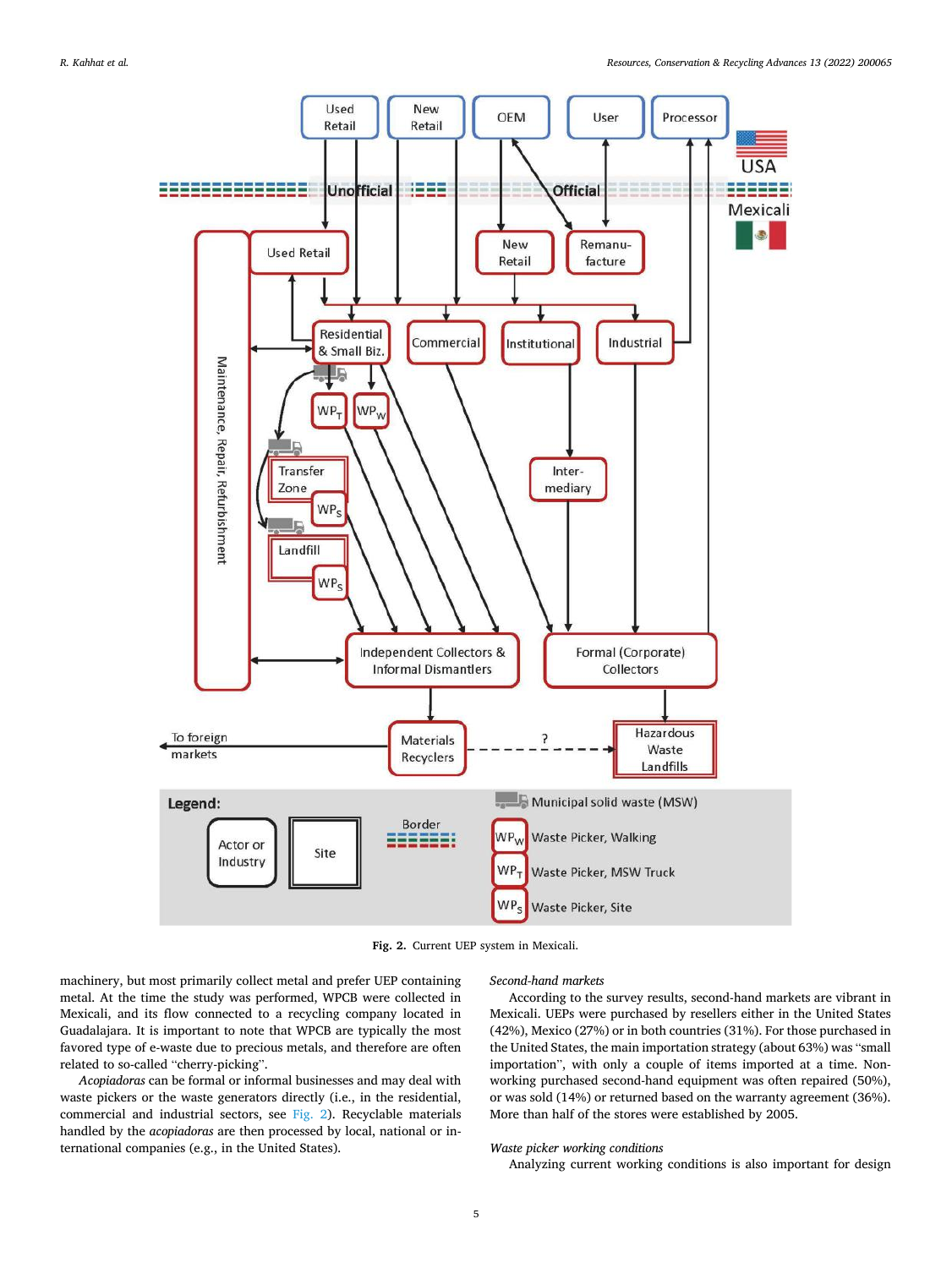<span id="page-5-0"></span>

**Fig. 3.** Payment per UEP item, by functioning status, according to walking waste picker survey respondents. Mexican pesos converted to 2015 USD.

the proposed system, therefore income, working hours and use of safety equipment were also assessed. [Fig. 5](#page-6-0) demonstrates that the income of the waste pickers tended to be considerably higher than the minimum wage, set at 70.10 pesos (4.4 USD) per day for BC in 2015, suggesting that this is a relatively attractive occupation financially $^5$ . [Table 1](#page-7-0) provides summary statistics for weekly wages in comparison to the minimum wage, assuming a five-day workweek.

Regarding hours and duration in the work, most (76%) of the waste pickers from the transfer zone worked more than 7 h per 'shift', and a majority (55%) had been working as waste pickers for more than 4 years. At the landfill, 71% reported working between 4 and 9 h per day and around 38% have more than 10 years in the occupation. In the case of walking waste pickers, most (67%) work less than 8 h per day, walking on urban streets (e.g., 48% walk between 10 and 30 blocks every day), and most (72%) have less than 3 years in the activity.

After collection, the usual practice is for waste pickers to sell items to scrap dealers directly, but some perform dismantling activities before selling, which can be hazardous. Regarding the use of safety equipment in the three locations, safety gloves were the preferred safety equipment used by waste pickers: about 98% in the transfer zone, about 88% in the landfill, and about 54% in the streets. Although not common, boots, gloves, goggles and face masks were also used by some. The walking waste pickers used strollers, wheelbarrows and bicycles as the main transportation strategies to haul their items. This information is useful for the design of the new system in terms of equipment requirements and capacity, and the role of these actors.

#### *Current hazardous management practices*

While we consider this a dynamic system that encourages reuse, dismantling and recycling, some processes are a hazard to the environment and public health, and it is recommended they be mitigated. The following issues were identified: (1) unsatisfactory management of cathode ray tube (CRT) leaded glass after recovery of profitable materials or parts from monitors of televisions, (2) inadequate removal of batteries, (3) inappropriate recovery of copper from insulated copper cables by open burning, (4) landfilling of e-waste, and (5) deficient working conditions of waste pickers.

## *UEP generator surveys*

Also, an important aspect to analyze is the one related to the use and EoU practices among the generators. Based on results from the city-level

<sup>5</sup> [https://www.littler.com/publication-press/publication/mexico-approves-i](https://www.littler.com/publication-press/publication/mexico-approves-increase-daily-minimum-wage-2015-geographic-zones-and) [ncrease-daily-minimum-wage-2015-geographic-zones-and](https://www.littler.com/publication-press/publication/mexico-approves-increase-daily-minimum-wage-2015-geographic-zones-and)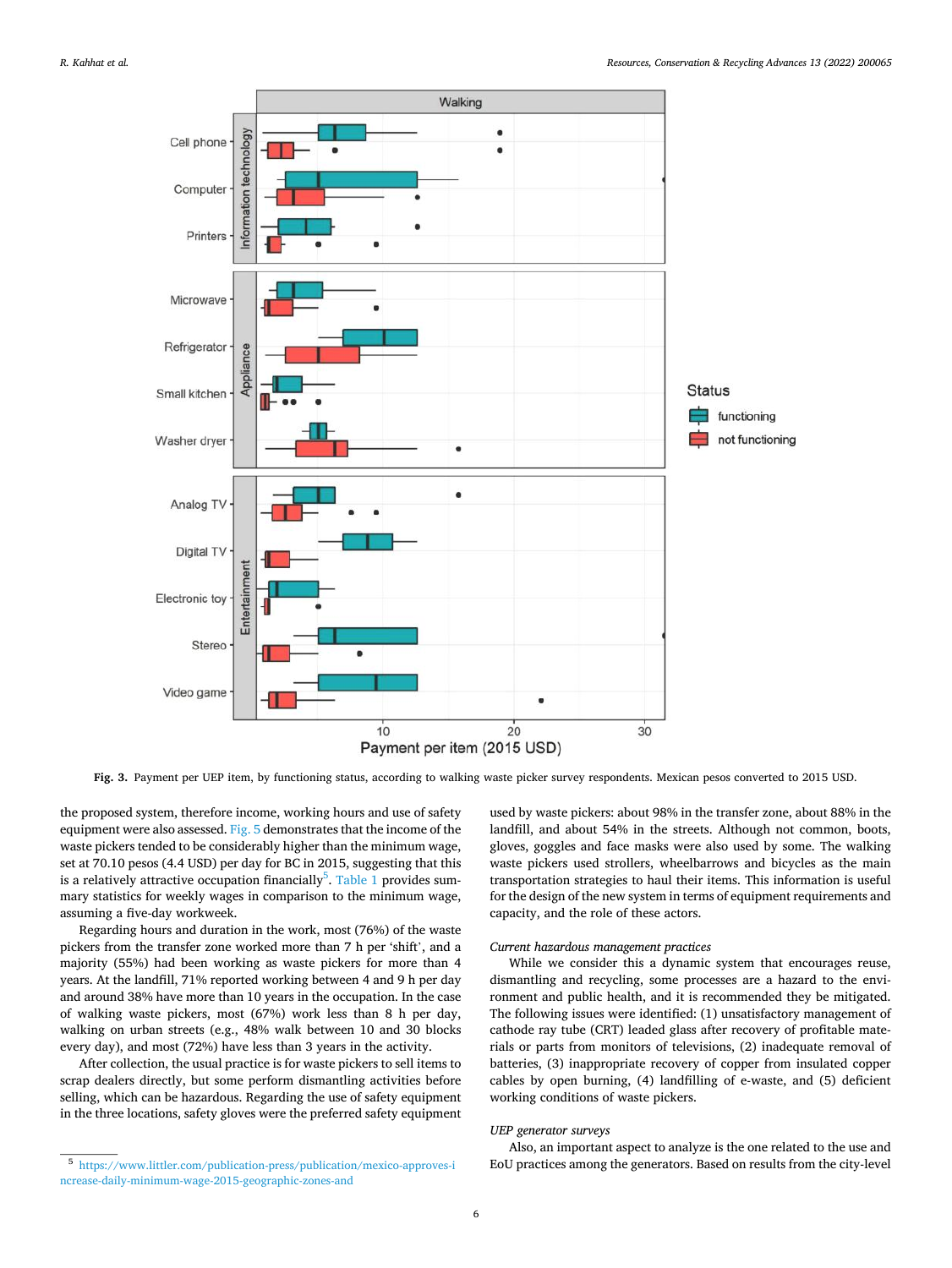<span id="page-6-0"></span>

**Fig. 4.** Recyclable materials besides UEP collected by waste pickers surveyed.



**Fig. 5.** Density plot of waste picker weekly income, converted from Mexican pesos to 2015 USD. Dashed line represents five days' work at Baja California daily minimum wage in 2015.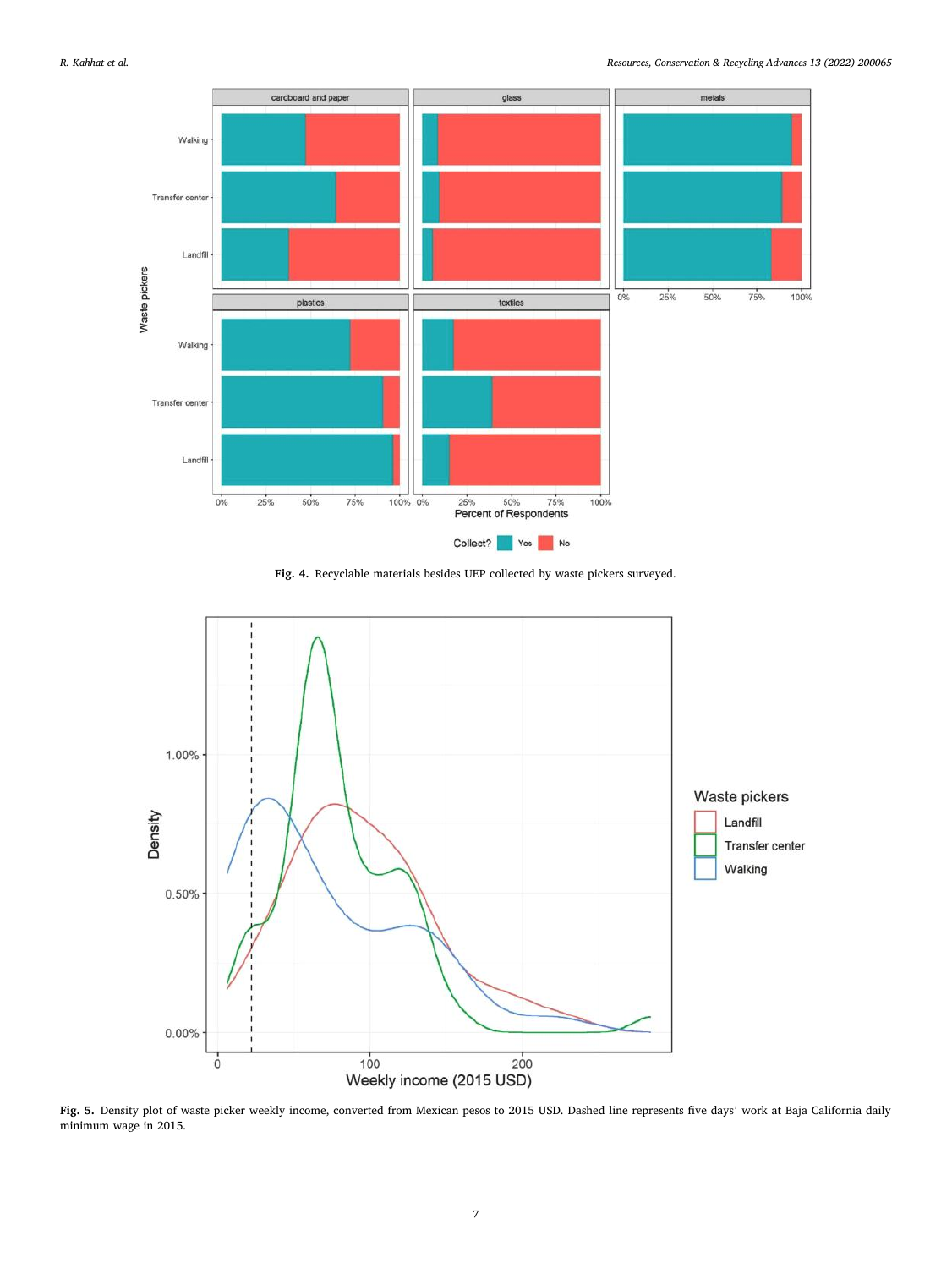<span id="page-7-0"></span>**Table 1** 

Summary statistics of waste picker weekly income, in 2015 USD.

| Waste picker<br>type                            | Minimum                      | Maximum                          | Median                        | Mean                          | Standard<br>deviation         |
|-------------------------------------------------|------------------------------|----------------------------------|-------------------------------|-------------------------------|-------------------------------|
| Walking<br>Transfer zone<br>Landfill<br>Overall | \$6.31<br>\$18.93<br>\$15.78 | \$220.85<br>\$283.95<br>\$227.16 | \$48.90<br>\$69.41<br>\$94.65 | \$69.94<br>\$80.77<br>\$94.98 | \$54.60<br>\$42.95<br>\$47.79 |
| Minimum wage                                    | \$6.31<br>\$22.12            | \$283.95                         | \$75.72                       | \$82.45                       | \$47.84                       |

residential survey, the important role of the M&R sector in the lifespan extension of EEE used at homes, especially in the case of computers, refrigerators, and washing/drying machines, is confirmed. The closet effect, i.e., storing unused or obsolete electronics at home, is also present, particularly in cellphones, and the least preferable EoU options are: donate, sell or throw away. Moreover, with regard to the replacement or purchase of EEE, the acquisition of new devices from within Mexicali (especially for cell phones, and predominantly for all other devices, except game consoles and washing/drying machines), and the United States, are the most common pathways. However, buying used equipment is also an alternative, especially for washing/drying equipment and refrigerators bought in Mexicali.

Finally, it is important to note that more than 95% of the residential survey participants were willing to send obsolete devices to centralized collection points, and more than 92% were positive about selftransporting these devices. While this is a positive answer, some authors have reported shortcomings in "willingness" reported in surveys. Moreover, if a fee were required to recycle the UEP at the collection point, just under half of residents would be willing to pay, while others thought the manufacturers (28%) or government (17%) should be responsible for the cost. Further, 30% expected to be paid for the UEP brought to the collection point; their willingness might change if no payments were offered. Therefore, we still envision a role for waste pickers even if many residents state their willingness to participate.

## *Quantifying past and future EEE stocks and e-waste flows*

The devices with the highest penetration in the residential sector of Mexicali were mobile phones, refrigerators, washer/dryer machines and TVs. Estimated EoL of the overall community of electronics for the residential sector shows that while taking into account the number of devices, mobile phones dominate by number and heavier devices (e.g., refrigerators) dominate by weight.

The growth in population and households drives the projected growth in equipment stock, which then drives expected generation of UEP. Cell phones and small kitchen items are projected to be the most numerous. The average number of people per household in Mexicali is on the decline, falling from 4.10 in 1995 to 3.13 in 2020, according to INEGI. This suggests that the number of households will increase at a faster rate than the population, and with it the number of appliances and other EEE needed for each household. The projection of EEE in residential stock in the locality of Mexicali, from 2015 to 2035 is shown in Fig. 6, based on two approaches which generate pairs of estimates, described in the SI. The upper bound estimate is based on an average stock per household (HH), while the lower bound is from an average per person. Our related estimates of device availability per household fit reasonably well with those from INEGI surveys between 2000 and 2020, as shown in the SI.

## *Insights from used electronics reverse supply chains around the world*

Features of UEP management systems employed in other parts of the world were considered when designing the system for Mexicali. The systems have in common the goal of improving societal waste management problems, as well as improving economic feasibility in order to develop a profitable e-waste industry based on qualities such as flexibility and operative efficiency.

There are some common features in takeback systems in Europe, where e-waste management practices are adequate. For example, the



**Fig. 6.** Projection of EEE in residential stock in the locality of Mexicali, from 2015 to 2035. Two calculation approaches, based on average per household (HH) and per person.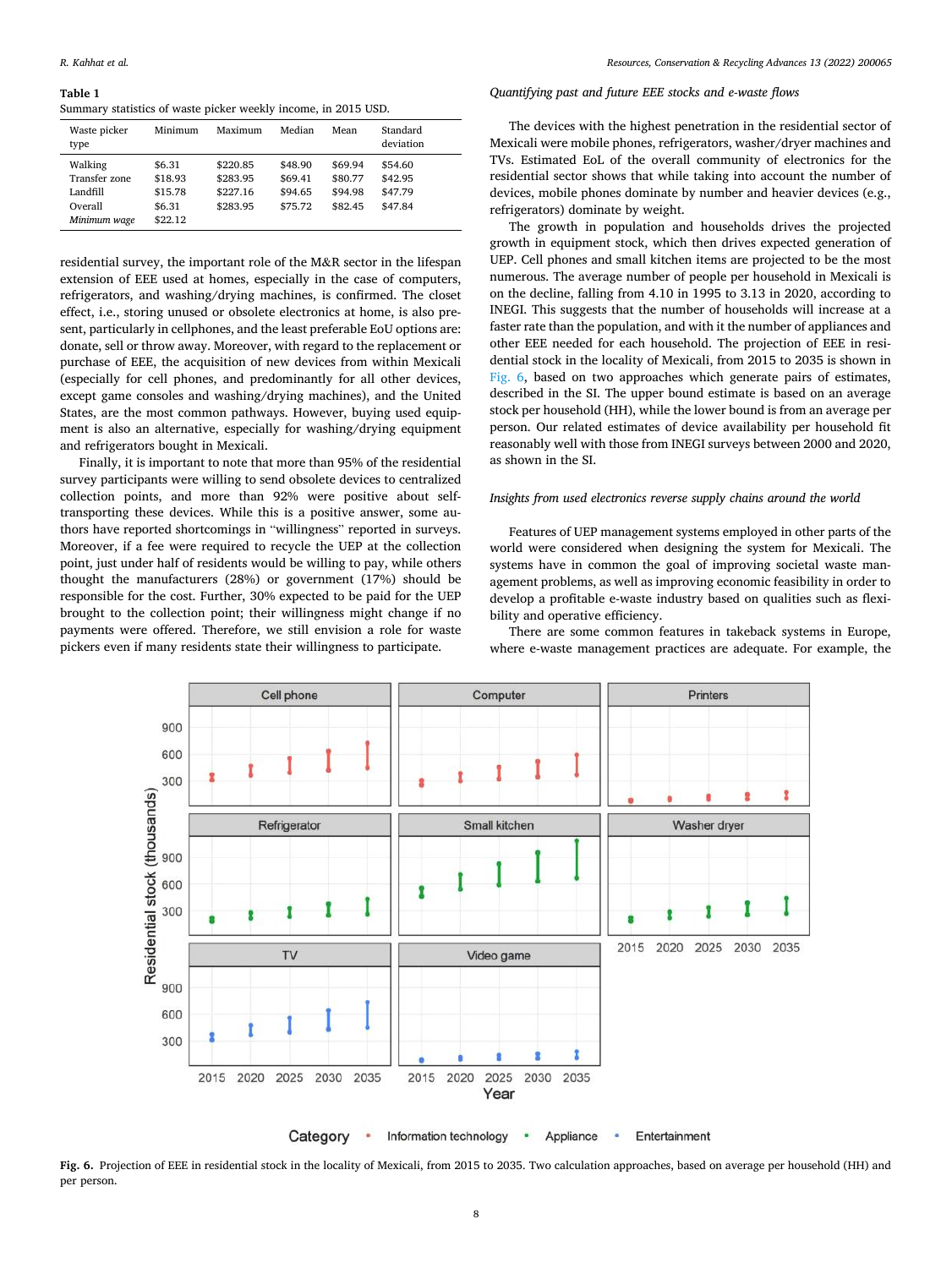systems are constituted by associations that bring together producers and local authorities. Also, the systems consider that the most important problem in collecting systems is "historic e-waste" since current disposal-fee-at-purchase systems related to electronics do not cover them. In addition, there is an opportunity for the system to improve consumer awareness and motivation via information campaigns ([Kaliampakos, 2006\)](#page-11-0) or by providing information about collection points [\(Ecotic, 2020\)](#page-11-0). On the other hand, it would be advisable to implement centralized collection schemes instead of single programs, to use incentives related to targets and due to the necessity of an authority to report to.

North America is characterized by state- or province-level approaches that rely on diverse legislation (mostly EPR-oriented and one with an Advanced Recovery Fee), landfill bans, retailer requirements and others [\(Schumacher, 2016](#page-11-0)). Different strategies to collect UEP, such as the use of local chain stores or non-profit organizations as drop-off locations and pick-up services have been developed ([Manufacturer](#page-11-0)  Takeback Programs in the U.S. – [Electronics TakeBack Coalition, n.d.](#page-11-0)). In addition, developing a second-hand online marketplace could lengthen the lifespan of electronics, and are used in the North America, for example, Craigslist or ebay [\(Craigslist, 2020;](#page-10-0) [Ebay, 2020\)](#page-11-0) and there is a notable increase of repair practices and right to repair movements ([Lepawsky, 2020\)](#page-11-0).

Regarding Asia, formal and informal systems coexist [\(Shittu et al.,](#page-11-0)  [2021\)](#page-11-0). In the case of China, the capacity of the informal sector to self-organize in order to be efficient in management has been observed, which, added to low labor costs and the size of the collection system, also makes the informal system competitive ([Li et al., 2012](#page-11-0)). Moreover, approaches to eliminate informal e-waste activities have proved unsuccessful [\(Ignatuschtschenko, 2017](#page-11-0)). Also, collaboration between small e-waste recyclers integrated into industrial parks has been reported in Guiyu, China [\(Awasthi et al., 2019](#page-10-0)), as have been solutions to interconnect different actors in the reverse supply chain (e.g., Baidu Recycle App) [\(United Nations Environment Management Group, 2017\)](#page-12-0). A similar situation is found in Dhaka, Bangladesh, where there is a whole industry related to the final disposition of UEP, either for refurbishing or for dismantling. Although it can be true that profits increase with increased breakdown, it is important to ensure acceptable work conditions, such as fair wages, and avoid child labor ([Lepawsky and Billah,](#page-11-0)  [2011\)](#page-11-0). In addition, the concept of a circular economy is contemplated in countries like Japan, where there is a scarcity of raw materials and an opportunity for small and medium e-waste recycling enterprises ([Yolin,](#page-12-0)  [2015\)](#page-12-0).

Some of the imported UEP into Africa may contribute to close the digital gap, but others create other waste management problems ([Asiimwe and Åke, 2012](#page-10-0)). There are several good initiatives for adequate e-waste management but problems remain. In South Africa, Pikitup, a private company, allowed 'site entrepreneurs' to operate in its facilities, called 'Garden Sites', to segregate different types of recyclable materials ([Finlay and Liechti, 2008;](#page-11-0) [Pikitup, n.d.](#page-11-0)). Moreover, in Agbogbloshie, a dumpsite/informal recycler site located in Accra, Ghana, cooperation between the various interest groups has, with the help of technology, reduced contamination due to e-waste recycling ([Pure Earth, 2015](#page-11-0)). The Agbogbloshie Scrap Dealers Cooperative was established to obtain better labor and economic conditions through cooperatives [\(Ghana - Pure Earth, n.d.](#page-11-0)).

Finally, there are several approaches throughout Latin America for addressing recycling. Cooperatives are for-profit organizations in which the owners are the same people that work in them, thus avoiding exploitation. Non-profit recycler associations are important to obtain better prices and to improve work conditions. Such organizaitons have been successful in countries such as Brazil, with the Associação dos *Catadores de Papel, Papelao* ˜ *e Material Reaproveitavel* ´ (ASMARE), and Colombia with the *Asociación de Recicladores de Bogotá (ARB)* (Pure [Earth/Blacksmith, n.d.\)](#page-11-0). Moreover, waste picker cooperatives in Brazil have been shown to successfully collect and dismantle e-waste, after

receiving training from *Insituto GEA* (Instituto GEA | Ética e Meio [Ambiente, n.d.\)](#page-11-0). Other experiences in Latin America are related to donation and refurbishment programs that extend the life of electronics while employing local refurbishers. For instance, the Colombian program *Computadoras para Educar (CPE)* enables children to use computers at school ([Computadores Para Educar \(CPE\) - Ministerio de Tecnologías](#page-10-0)  de La Información [y Las Comunicaciones, n.d.;](#page-10-0) [ITU, 2018\)](#page-11-0), while the *Telecentros* in Belo Horizonte, Brazil, uses old computers to equip community centers for improving digital inclusion as government policy (Câmara, 2005). Finally, developing itinerant collection campaigns is useful to improve consumer awareness, especially if they are organized jointly by the environmental authority and the private sector ([MINAM,](#page-11-0)  [2019\)](#page-11-0).

#### *Proposed UEP management system*

The proposed UEP management system that we envision contains two phases, decentralized and centralized, which will allow immediate action toward the management of e-waste and sufficient time to allow this system, including legislation, to evolve. The two phases are explained here.

# *Proposed decentralized phase*

The initial decentralized phase (see [Fig. 7](#page-9-0)b) requires very little capital investment, promotes visible trade relationships among actors, and applies several practices that reduce the environmental and human health impacts related to all activities involved in the reverse supply chain. Several fixes to the current system are proposed (e.g., strategies to decrease landfilling and improve management of UEP) to achieve these goals and reach financial sustainability. These fixes rely on several strategies, some taken from the literature or already adopted in other systems. For example, waste pickers that take part in the system are expected to perform dismantling activities in special workspaces located at partner *acopiadoras* (i.e., small collection establishments). Importantly, around ¾ of waste pickers surveyed were willing to take part in a training workshop related to adequate management of UEP that would lead to certification to deal with UEP. However, careful attention needs to be paid to the shortcomings of reported "willingness" obtained in surveys, as previously mentioned.

As a disincentive to the open burning of copper cables, special machines (i.e., chopper machines) will be incorporated into the system (e. g., as part of the centralized facility) and a superior market price for copper cables will be mandated; waste pickers will get this higher price if they do not separate copper from the cables. Based on previous unpublished work by some of the authors of this paper, in some situations the market provokes the burning of copper cables, due to recyclers' unwillingness to buy insulated copper cables or the lower prices paid for them. Also, considering that burned copper cables typically have a lower price than copper obtained by other separation practices, as reported by Davis & Garb  $(2015)$  for the Israeli-Palestinian e-waste sector, this solution provides a clear intrinsic economic incentive. However, to avoid a negative response to this strategy due to a misunderstanding of how "superior market price" is calculated, viewed as less profitable by informal recyclers, or issues related to copper price fluctuations and payback periods [\(Davis and Garb, 2020](#page-11-0)), it is important to correctly disseminate information linked to copper cable strategy and to understand the nature of economic transactions in this sector.

After initial training, which includes transmission of knowledge regarding adequate management of UEP (e.g., adequate use of tools and safety equipment, recommended and non-recommended dismantling practices, potential risks), waste pickers will receive safety equipment (e.g., safety gloves, goggles and shoes). The systems will not require the formalisation of waste pickers, (i.e., government recognition for taxes and other purposes), just their agreement to adequately perform their activities. The route of "formalisation" of the informal sector has been proposed by some authors, though, as part of an enhanced ERP-based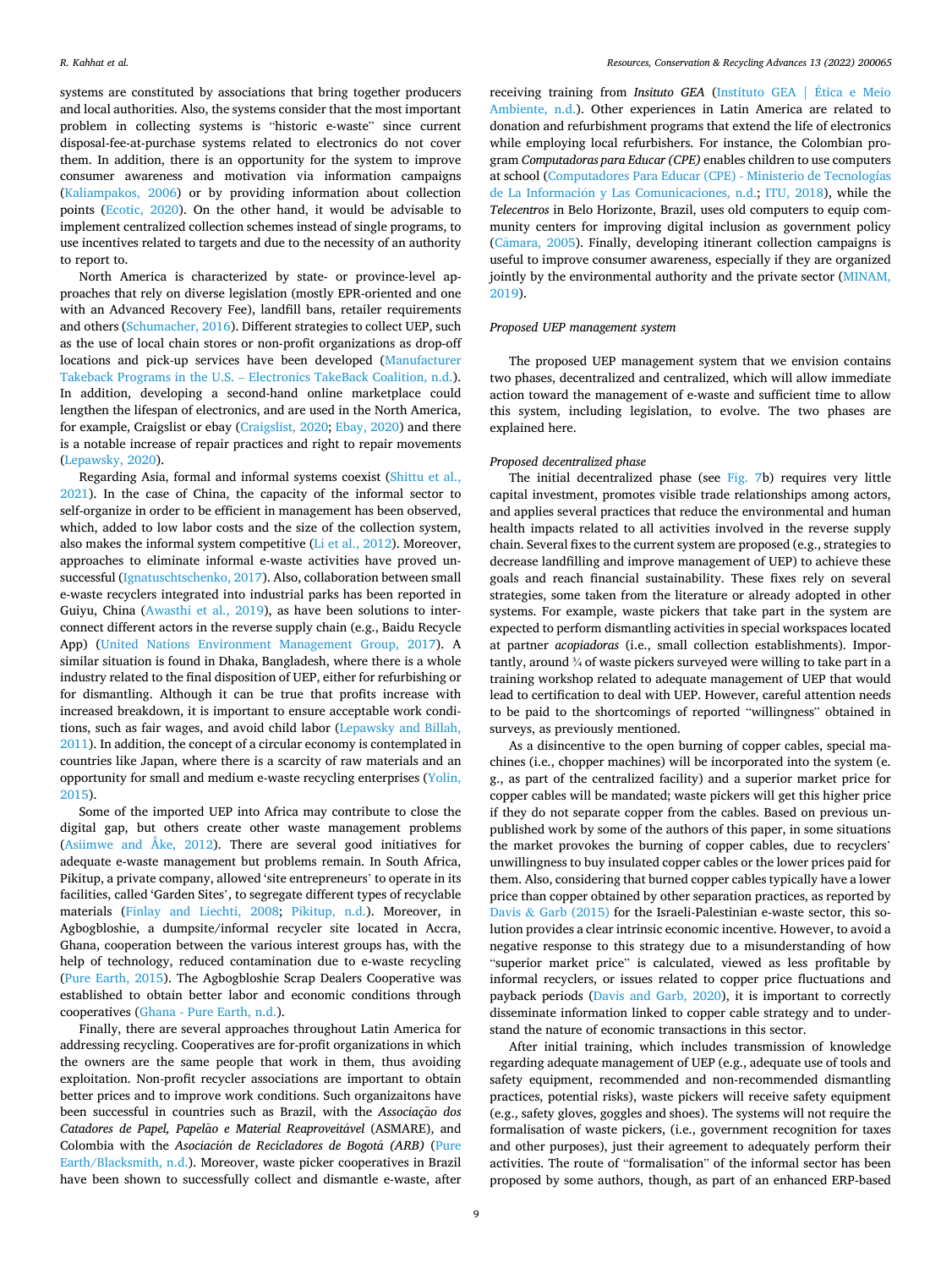<span id="page-9-0"></span>

Fig. 7. (a) Summary representation of Current system (b) Decentralized Dismantling and (c) Centralized Dismantling. In the decentralized system, acopiadoras are connected to certified waste pickers, who perform the collection and dismantling of e-waste. In the second system, a centralized dismantling facility is connected to both: certified waste pickers and certified partner acopiadoras.

strategy for the Global South ([Davis, 2021\)](#page-11-0). Besides, the line between the formal and informal is sometimes blurred or difficult to define ([Davis and Garb, 2015](#page-11-0)). In addition, *acopiadoras,* already dealing with e-waste, will enter a certification process and, if certified, be invited into the system as authorized partners. A link between the two types of sectors, formal and informal, is desirable for places where typical command-and-control strategies have proven to fail [\(Williams et al.,](#page-12-0)  [2013\)](#page-12-0). Interface organizations [\(Williams et al., 2013\)](#page-12-0) and the formation of cooperatives [\(Ignatuschtschenko, 2017\)](#page-11-0), are two strategies that can be used to achieve this indispensable connection.

Another important issue is related to the selection and engagement of *acopiadoras.* There are important criteria to consider when selecting these small collection establishments. First, to be able to cover the entire city, geographic location is important to achieve an adequate distribution within city boundaries. Second, selected companies need to agree to accommodate the dismantling workstation, as well as certified collectors/dismantlers or certified waste pickers. No labor liability of *acopiadoras* to certified waste pickers should exist, so special emphasis should be placed on solving any domestic legal aspects. Third, only *acopiadoras*  with documented experience in dealing with e-waste will be selected, and finally, proof of adequate handling of recyclables and financial management will be required.

To promote the system's performance, a periodic assessment is proposed, especially for *acopiadoras*. The assessment will be based on performance indicators that could include for example the number of collectors/waste pickers that use the new arrangements, amount of CRT glass collected, and plastics recovered from insulated copper cables. Subsequent incentives (e.g., upgrade of the certification label) or penalties (e.g., expulsion from the system) could be put in place to ensure attainment of the systems goals.

While *acopiadoras* will continue to act as collection points for ewaste, as part of the creation of the system, other non-typical generators will be able to use them as certified drop-off points for e-waste. Some collection points for e-waste already exist in Mexicali (Fundación-He[lice, 2021\)](#page-11-0) and will be linked to the proposed system.

To increase the collection of electronics at EoU, especially in the residential sector, the proposed systems include a simple text message system that connects waste pickers with residents. Residents will be able to send a message to the 'system' phone number and via an autoreply mechanism, required information about the item, condition, residents' address, etc. will be gathered and distributed to a group of certified informal collectors/dismantlers. The collector that claims this item will reply to the text and simultaneously the system will inform others. This simple option reduces the barrier that often exists between the generator and the second-market or EoL provider ([Cruz-Sotelo et al., 2017](#page-11-0)). Connecting generators with the reverse supply chain, especially in the residential sector, has been recognized as an activity important for the success of a system and some strategies have been proposed in the past. Moreover, this will favor practices related to M&R, refurbishment, repurposing and reuse of electronics deemed obsolete by the user. This therefore promotes the life extension of products as opposed to merely allowing resource recovery from e-waste, something that could be detrimental to the system ([Lepawsky et al., 2017;](#page-11-0) [Williams, 2005\)](#page-12-0). The initial phase requires an investment in the following: capital investments (i.e., dismantling tables, storage lockers, and tricycles for waste pickers, chopper machines), public awareness campaign, and defraying the cost to deal with hazardous materials (e.g., CRT glass).

Due to the characteristics of small businesses (about 16% of employers) we considered them to be part of the proposed program as they may behave similarly to the residential sector.

#### *Proposed centralized phase*

After the decentralized transition phase, the centralized system is proposed (see Fig. 7c). The main change from the decentralized phase is that a centralized facility will be installed to improve the technical aspects related to reverse logistics of WEEE, especially the recycling processes. We envision the UEP management process as one that requires different phases in its evolution. This is because, for many reasons, directly starting with the centralized system is not feasible, as it will require legislative action and a significant capital investment, which will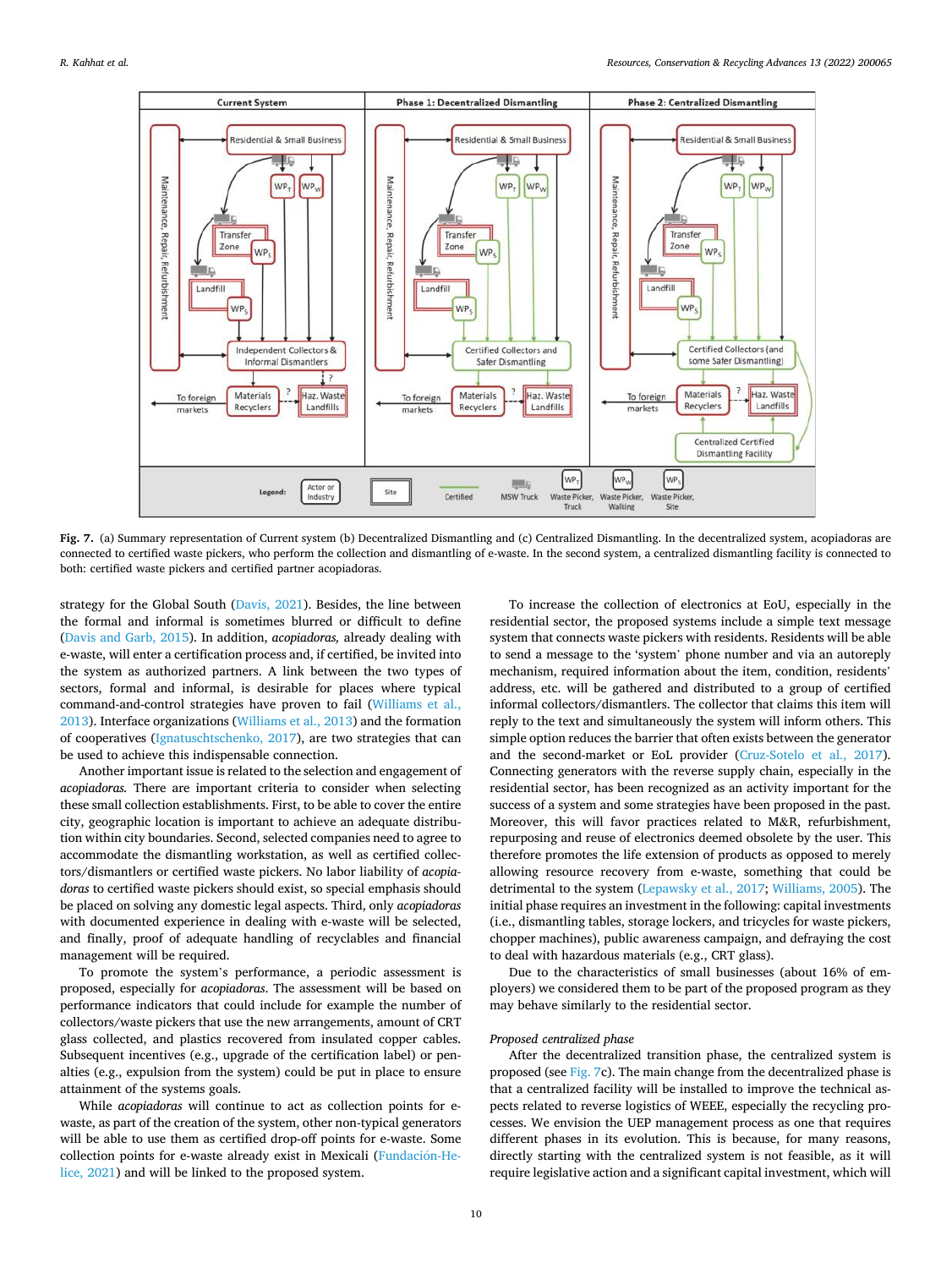<span id="page-10-0"></span>require more time. As in the decentralized systems, the four objectives of the program remain. Results from the financial feasibility calculations (shown in the Supporting Information) indicate that without legislative actions that lead to a continuous external source of income, this model will not be economically feasible.

With regard to reuse, refurbishment and M&R activities, the proposed system avoids interference with current practices which are found to be critical for the life extension of consumer electronics and white goods, and provide social benefits to both employees in the sector and consumers requiring these services. In both phases, the system will prioritize the reuse of used parts, obtained after dismantling, for M&R and repurposing activities.

### **Conclusions**

Considering that Mexicali currently does not have a UEP management system, the proposed two-phase alternative will benefit the city, ensuring proper management of UEP that incentivizes the circular economy, mitigates environmental and human health negative impacts, and enhances current employment opportunities and conditions.

Based on the methodological strategy followed in this project and its findings, an e-waste management system has been proposed for the city of Mexicali, Mexico. The main findings demonstrate the importance of waste pickers in the streets, transfer stations and landfills in the waste management system, including UEP, the important role of *acopiadoras* in the collection of recyclable materials and the value of UEP-related M&R activities. However, the reduction of some environmental impacts linked to inadequate recovery of materials from e-waste, such as open burning of copper cables are also noteworthy. Also, there is an opportunity to enhance the working conditions of some actors, especially waste pickers, in the reserve supply chain.

These findings and other specific characteristics of this location (e.g., a border city) have been considered in development of this alternative to manage UEP. A hybrid approach that connects the informal and formal sector and that ensure social, environmental and human health benefits has been proposed. Ignoring the informal actors will lead any new system to failure.

While the authors consider that it is important to preserve the opportunities related to waste-picking activities, the system provides mechanisms to ensure proper labor conditions and the mitigation of environmental impacts (e.g., dioxins and furans emitted due to open burning of copper cables). Formal collectors or asset management companies are also important and the proposed system reinforces their activities and established agreements with, for example, the industrial sector.

The financial sustainability of the system is a critical aspect that also needs to be considered. It is desirable to transition to a centralized system and simultaneously pursue of the establishment of some kind of fee related to the purchase of EEE. In a city where an important portion of these devices are bought in the United States, with some directly imported by the residents of Mexicali, a purchase fee program is complicated. However, since most of these devices are bought in a United States state that requires an advance recycling fee for electronics (i.e., California) (Cal Recycle, n.d.), the transfer of this fee could be a possibility, if international legal flexibility is reached.

While the focus of this research is the city of Mexicali, the outcome has broader implications for cities around the world. It is quite common in many developing countries for informal workers to be engaged in UEP management, and yet few proposed solutions address waste management efficiency and worker safety. We hope that our proposed transition from decentralized to centralized phases will inspire a new wave of creative policy solutions to this complex issue.

## **Supporting Information**

Section 1: Images from Mexicali

Section 2: Methodological approaches Section 3: Entire current system Section 4: Mexicali projection approach Section 5: Additional results

### **CRediT authorship contribution statement**

**Ramzy Kahhat:** Conceptualization, Methodology, Formal analysis, Writing – original draft, Writing – review & editing. **T.Reed Miller:**  Conceptualization, Formal analysis, Writing – original draft, Writing – review & editing, Project administration. **Sara Ojeda-Benitez:**  Conceptualization, Investigation, Methodology, Project administration. **Samantha E. Cruz-Sotelo:** Investigation, Data curation. **Jorge Jauregui-Sesma:** Investigation, Data curation. **Marco Gusukuma:** Writing – original draft.

## **Declaration of Competing Interest**

The authors declare that they have no known competing financial interests or personal relationships that could have appeared to influence the work reported in this paper.

### **Acknowledgements**

The Border Environment Cooperation Commission (BECC) and the North American Development Bank funded this project. Camanoe Associates aided in facilitating the finances. The authors would like to thank Elizabeth McDonald, Thomas Prieto, Jorge Hernandez, and interviewees in the reverse supply chain of electronics for their valuable help in this project and thoughtful comments in several meetings that were part of this activity, as well as Dr. Jeremy Gregory and Dr. Randolph Kirchain at MIT Materials Systems Lab for their guidance in developing this project. Also, anonymous reviewers and Joshua Wolfe are thanked for their valuable comments.

## **Supplementary materials**

Supplementary material associated with this article can be found, in the online version, at [doi:10.1016/j.rcradv.2022.200065](https://doi.org/10.1016/j.rcradv.2022.200065).

#### **References**

- [Aoki-Suzuki, C., Bengtsson, M., Hotta, Y., 2012. Controlling trade in electronic waste. In:](http://refhub.elsevier.com/S2667-3789(22)00003-7/sbref0001)  [Hieronymi, K., Kahhat, R., Williams, E. \(Eds.\), E-waste Management: From Waste to](http://refhub.elsevier.com/S2667-3789(22)00003-7/sbref0001)  [Resource. Routledge, pp. 165](http://refhub.elsevier.com/S2667-3789(22)00003-7/sbref0001)–188, 1st ed.
- Appolloni, A., D'Adamo, I., Gastaldi, M., Santibanez-Gonzalez, E.D.R., Settembre-Blundo, D, 2021. Growing e-waste management risk awareness points towards new recycling scenarios: the view of the Big Four's youngest consultants. Environ. Technol. Innov. 23, 101716 [https://doi.org/10.1016/j.eti.2021.101716.](https://doi.org/10.1016/j.eti.2021.101716)
- [Asiimwe, E.N., Åke, G., 2012. E-waste management in East African community.](http://refhub.elsevier.com/S2667-3789(22)00003-7/sbref0003) [Handbook of Research on E-Government in Emerging Economies: Adoption, E-](http://refhub.elsevier.com/S2667-3789(22)00003-7/sbref0003)[Participation, and Legal Frameworks. IGI Global, pp. 307](http://refhub.elsevier.com/S2667-3789(22)00003-7/sbref0003)–327.
- Awasthi, A.K., Li, J., Koh, L., Ogunseitan, O.A., 2019. Circular economy and electronic waste. Nat. Electron. 2 (3), 86–89.<https://doi.org/10.1038/s41928-019-0225-2>.
- [Balde, C.P., Forti, V., Gray, V., Kuehr, R., Stegmann, P., 2017. The Global E-Waste](http://refhub.elsevier.com/S2667-3789(22)00003-7/sbref0005) [Monitor 2017: Quantities, Flows and Resources. United Nations University,](http://refhub.elsevier.com/S2667-3789(22)00003-7/sbref0005) [International Telecommunication Union, and](http://refhub.elsevier.com/S2667-3789(22)00003-7/sbref0005) ….
- BAN. (2002). Exporting harm: the high-tech trashing of Asia. [Http://Www.Ban.](http://Www.Ban.Org/E-Waste/Technotrashfinalcomp.Pdf) [Org/E-Waste/Technotrashfinalcomp.Pdf](http://Www.Ban.Org/E-Waste/Technotrashfinalcomp.Pdf).
- BAN. (2005). The digital dump: exporting re-use and abuse to Africa. Basel Action Network, Available at [Http://Www.Ban.Org](http://Www.Ban.Org) (Accessed 24 October 2005).
- Cal Recycle. (n.d.). Regulations, statutes, and related information. Retrieved October 21, 2019, from [https://www.calrecycle.ca.gov/Electronics/RegInfo/.](https://www.calrecycle.ca.gov/Electronics/RegInfo/)
- Calva-Alejo, C.L., Rojas-Caldelas, R.I., 2014. Diagnóstico de la gestión de residuos sólidos urbanos en el municipio de Mexicali, México: retos para el logro de una planeación sustentable. Información Tecnológica 25 (3), 59–72.
- Câmara, M.A. (2005). Telecentros como instrumento de inclusão digital: perspectiva comparada em Minas Gerais.
- Computadores para Educar (CPE) Ministerio de Tecnologías de la Información y las Comunicaciones. (n.d.). Retrieved June 5, 2020, from [https://www.mintic.gov.co/](https://www.mintic.gov.co/portal/inicio/Ministerio/Instituciones-Relacionadas/Computadores-para-Educar-CPE/) [portal/inicio/Ministerio/Instituciones-Relacionadas/Computadores-para-Educar](https://www.mintic.gov.co/portal/inicio/Ministerio/Instituciones-Relacionadas/Computadores-para-Educar-CPE/)  $-CPF/$

Craigslist. (2020). craigslist *>*sites. [https://www.craigslist.org/about/sites.](https://www.craigslist.org/about/sites)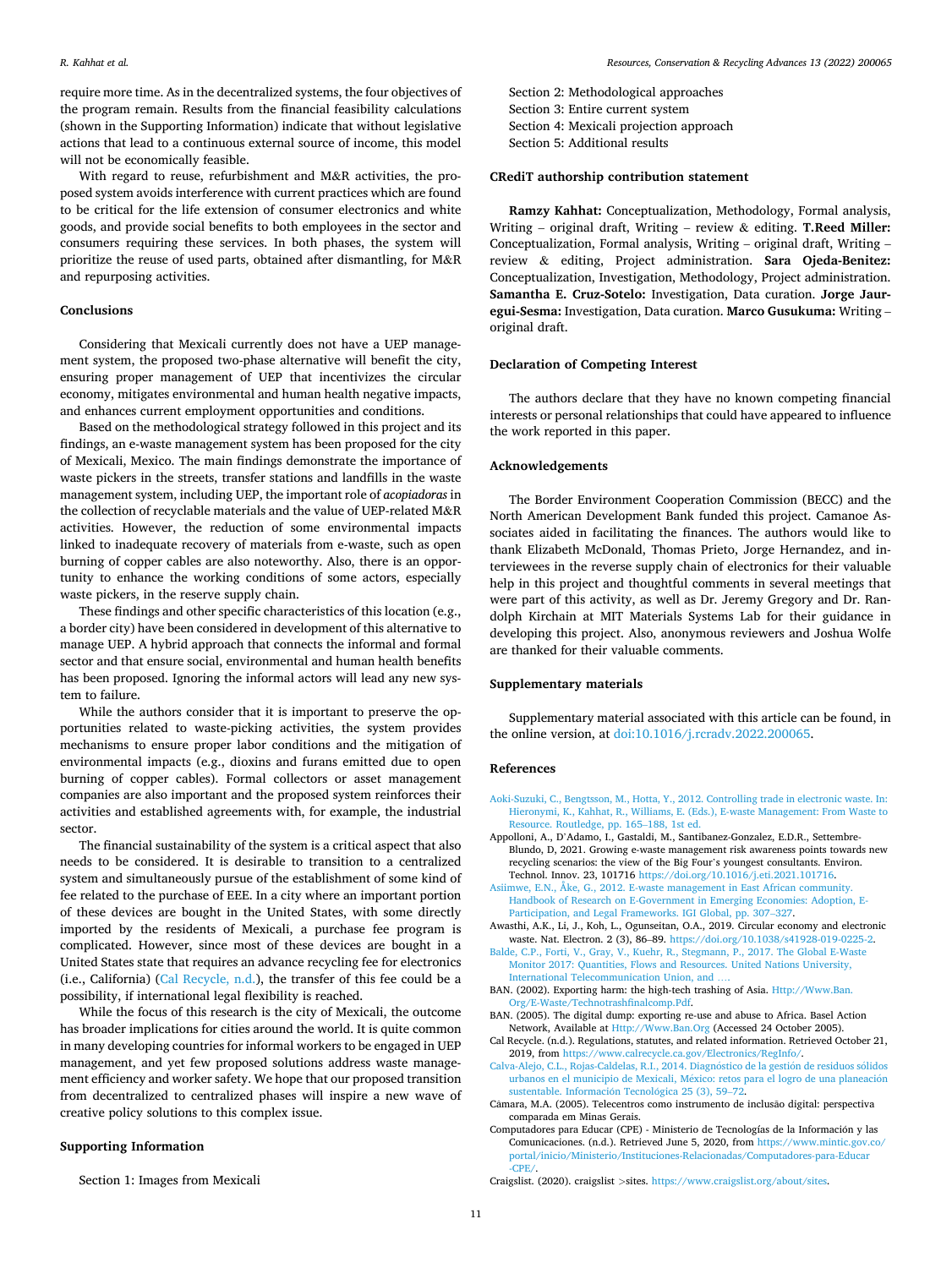#### <span id="page-11-0"></span>*R. Kahhat et al.*

[Cruz-Sotelo, S.E., 2014. Los Residuos Dom](http://refhub.elsevier.com/S2667-3789(22)00003-7/sbref0013)ésticos eléctrico-electrónicos; Diagnóstico de Generación En La Ciudad De Mexicali. Universidad Autónoma de Baja California.

- Cruz-Sotelo, S.E., Ojeda-Benítez, S., Jáuregui Sesma, J., Velázquez-Victorica, K.I., Santillán-Soto, N., García-Cueto, O.R., Alcántara Concepción, V., Alcántara, C, 2017. [E-waste supply chain in Mexico: challenges and opportunities for sustainable](http://refhub.elsevier.com/S2667-3789(22)00003-7/sbref0014) [management. Sustainability 9 \(4\), 503](http://refhub.elsevier.com/S2667-3789(22)00003-7/sbref0014).
- D'Adamo, I., Ferella, F., Gastaldi, M., Maggiore, F., Rosa, P., Terzi, S., 2019. Towards sustainable recycling processes: wasted printed circuit boards as a source of economic opportunities. Resour. Conserv. Recycl. 149, 455–467. [https://doi.org/](https://doi.org/10.1016/j.resconrec.2019.06.012) [10.1016/j.resconrec.2019.06.012](https://doi.org/10.1016/j.resconrec.2019.06.012).
- Davis, J.-.M., 2021. A model to rapidly assess informal electronic waste systems. Waste. Manag. Res. 39 (1), 101-107. https://doi.org/10.1177/0734242X2093222
- Davis, J.-.M., Garb, Y., 2015. A model for partnering with the informal e-waste industry: rationale, principles and a case study. Resour. Conserv. Recycl. 105, 73–83. [https://](https://doi.org/10.1016/j.resconrec.2015.08.001)  [doi.org/10.1016/j.resconrec.2015.08.001](https://doi.org/10.1016/j.resconrec.2015.08.001).

Davis, J.-.M., Garb, Y., 2020. Toward active community environmental policing: potentials and limits of a catalytic model. Environ. Manage. 65 (3), 385–398. <https://doi.org/10.1007/s00267-020-01252-1>.

- de Vries, A., Stoll, C., 2021. Bitcoin's growing e-waste problem. Resour. Conserv. Recycl. 175, 105901 [https://doi.org/10.1016/j.resconrec.2021.105901.](https://doi.org/10.1016/j.resconrec.2021.105901)
- Diaz, E., 2015. Peligro; Desechos Analógicos. Reforma. https://www.reforma.com/aplica [cioneslibre/articulo/default.aspx?id](https://www.reforma.com/aplicacioneslibre/articulo/default.aspx?id=435306&tnqh_x0026;md5=5f0a5c60bfbb22256e15bdd0c53544dd&tnqh_x0026;ta=0dfdbac11765226904c16cb9ad1b2efe)=435306&md5=5f0a5c60bfbb22256 e15bdd0c53544dd&ta=[0dfdbac11765226904c16cb9ad1b2efe.](https://www.reforma.com/aplicacioneslibre/articulo/default.aspx?id=435306&tnqh_x0026;md5=5f0a5c60bfbb22256e15bdd0c53544dd&tnqh_x0026;ta=0dfdbac11765226904c16cb9ad1b2efe)
- [Directive, 2012. 2012/19/EU of the European Parliament and of the Council of 4 July](http://refhub.elsevier.com/S2667-3789(22)00003-7/sbref0021)  [2012 on waste electrical and electronic equipment, WEEE. 197 Official Journal of](http://refhub.elsevier.com/S2667-3789(22)00003-7/sbref0021)  [the European Union L 38.](http://refhub.elsevier.com/S2667-3789(22)00003-7/sbref0021)
- [Directive, E.U., 2002. Directive 2002/96/EC of the European Parliament and of the](http://refhub.elsevier.com/S2667-3789(22)00003-7/sbref0022) [Council of Jan. 27, 2003 on waste electrical and electronic equipment. Official](http://refhub.elsevier.com/S2667-3789(22)00003-7/sbref0022)  [Journal of the European Union L 37.](http://refhub.elsevier.com/S2667-3789(22)00003-7/sbref0022)
- [Duan, H., Miller, T.R., Liu, G., Zeng, X., Yu, K., Huang, Q., Zuo, J., Qin, Y., Li, J., 2018.](http://refhub.elsevier.com/S2667-3789(22)00003-7/sbref0023)  [Chilling prospect: climate change effects of mismanaged refrigerants in China.](http://refhub.elsevier.com/S2667-3789(22)00003-7/sbref0023)  [Environ. Sci. Technol. 52 \(11\), 6350](http://refhub.elsevier.com/S2667-3789(22)00003-7/sbref0023)–6356.
- Ebay. (2020). Electronics, cars, fashion, collectibles & more | eBay. [https://www.ebay.](https://www.ebay.com/) [com/.](https://www.ebay.com/)
- Ecotic, F. (2020). Buscador de Puntos Limpios | Encuentra el Punto Limpio mas cercano. <https://punto-limpio.info/>.
- Eerkens, J.W., Vaughn, K.J., Grados, M.L., 2009. Pre-Inca mining in the Southern Nasca Region, Peru. Antiquity 83 (321), 738–750. [https://doi.org/10.1017/](https://doi.org/10.1017/S0003598X00098951)  [S0003598X00098951.](https://doi.org/10.1017/S0003598X00098951)
- Estrada-Ayub, J.A., Kahhat, R., 2014. Decision factors for e-waste in Northern Mexico: to waste or trade. Resour. Conserv. Recycl. 86 [https://doi.org/10.1016/j.](https://doi.org/10.1016/j.resconrec.2014.02.012) [resconrec.2014.02.012](https://doi.org/10.1016/j.resconrec.2014.02.012).
- [Finlay, A., Liechti, D., 2008. E-waste Assessment South Africa. Citeseer](http://refhub.elsevier.com/S2667-3789(22)00003-7/sbref0028).
- Forti, V., Bald´e, C.P., & Kuehr, R. (2018). E-Waste Statistics. Guidelines On Classification, Reporting and Indicators (United Nations University & V. SCYCLE (Eds.); Second Ed.).
- Forti, V., Balde, C.P., Kuehr, R., & Bel, G. (2020). The Global E-waste Monitor 2020: quantities, flows and the circular economy potential.
- Fundación-Helice. (2021). Programas y campañas. https://fundacionheliceac.com/progr [amas-y-campanas/](https://fundacionheliceac.com/programas-y-campanas/).
- Ghana Pure Earth. (n.d.). Retrieved June 5, 2020, from [https://www.pureearth.org/gh](https://www.pureearth.org/ghana-lead-program/)  [ana-lead-program/.](https://www.pureearth.org/ghana-lead-program/)
- [Ghodrat, M., Rhamdhani, M.A., Brooks, G., Masood, S., Corder, G., 2016. Techno](http://refhub.elsevier.com/S2667-3789(22)00003-7/sbref0033)  [economic analysis of electronic waste processing through black copper smelting](http://refhub.elsevier.com/S2667-3789(22)00003-7/sbref0033)  [route. J. Clean. Prod. 126, 178](http://refhub.elsevier.com/S2667-3789(22)00003-7/sbref0033)–190.
- Gusukuma, M., Kahhat, R., 2018. Electronic waste after a digital TV transition: material flows and stocks. Resour. Conserv. Recycl. 138, 142–150. [https://doi.org/10.1016/j.](https://doi.org/10.1016/j.resconrec.2018.07.014)  [resconrec.2018.07.014](https://doi.org/10.1016/j.resconrec.2018.07.014).
- Gusukuma, M., Kahhat, R., & Cáceres, K. (2022). Evolution of the stock of electrical and electronic equipment in the Peruvian residential sector. J. Ind. Ecol.

[Heacock, M., Kelly, C.B., Asante, K.A., Birnbaum, L.S., Bergman, Å.L., Brun](http://refhub.elsevier.com/S2667-3789(22)00003-7/sbref0036)é, M.-.N., [Buka, I., Carpenter, D.O., Chen, A., Huo, X., 2015. E-waste and harm to vulnerable](http://refhub.elsevier.com/S2667-3789(22)00003-7/sbref0036) 

[populations: a growing global problem. Environ. Health Perspect. 124 \(5\), 550](http://refhub.elsevier.com/S2667-3789(22)00003-7/sbref0036)–555. Hischier, R., Reale, F., Castellani, V., Sala, S., 2020. Environmental impacts of household appliances in Europe and scenarios for their impact reduction. J. Clean. Prod. 267, 121952 <https://doi.org/10.1016/j.jclepro.2020.121952>.

[Ignatuschtschenko, E., 2017. E-waste management in China: bridging the formal and](http://refhub.elsevier.com/S2667-3789(22)00003-7/sbref0038) [informal sectors. J. Chin. Gov. 2 \(4\), 385](http://refhub.elsevier.com/S2667-3789(22)00003-7/sbref0038)–410.

- [Ignatuschtschenko, E., 2018. Electronic Waste in China, Japan, and Vietnam: a](http://refhub.elsevier.com/S2667-3789(22)00003-7/sbref0039) [comparative analysis of waste management strategies. Vienna J. East Asian Stud. 9](http://refhub.elsevier.com/S2667-3789(22)00003-7/sbref0039)  [\(1\), 29](http://refhub.elsevier.com/S2667-3789(22)00003-7/sbref0039)–58.
- INEGI. (2020). 2020 census of population and housing units. [http://en.www.inegi.org.](http://en.www.inegi.org.mx/programas/ccpv/2020/#Open_data) [mx/programas/ccpv/2020/#Open\\_data.](http://en.www.inegi.org.mx/programas/ccpv/2020/#Open_data)
- Instituto GEA | Ética e Meio Ambiente. (n.d.). Retrieved September 27, 2019, from htt [p://www.institutogea.org.br/](http://www.institutogea.org.br/).
- ITU. (2018). Successful electronics waste management initiatives. [https://www.itu.int/e](https://www.itu.int/en/ITU-D/Climate-Change/Documents/2018/Successful-electronic-waste-management-initiatives.pdf)  [n/ITU-D/Climate-Change/Documents/2018/Successful-electronic-waste-manageme](https://www.itu.int/en/ITU-D/Climate-Change/Documents/2018/Successful-electronic-waste-management-initiatives.pdf) [nt-initiatives.pdf](https://www.itu.int/en/ITU-D/Climate-Change/Documents/2018/Successful-electronic-waste-management-initiatives.pdf).
- Jadhav, U., Hocheng, H., 2015. Hydrometallurgical recovery of metals from large printed circuit board pieces. Sci. Rep. 5, 14574. https://doi.org/10.1038/srep145
- James, I., 2018. A Toxic Dumping Ground Festers On the Border. Desert Sun. [https://](https://www.desertsun.com/in-depth/news/environment/border-pollution/poisoned-cities/2018/12/05/toxic-dumping-ground-mexicali-mexico-border-pollution/1295722002/) [www.desertsun.com/in-depth/news/environment/border-pollution/poisoned-citi](https://www.desertsun.com/in-depth/news/environment/border-pollution/poisoned-cities/2018/12/05/toxic-dumping-ground-mexicali-mexico-border-pollution/1295722002/) [es/2018/12/05/toxic-dumping-ground-mexicali-mexico-border-pollution/1295722](https://www.desertsun.com/in-depth/news/environment/border-pollution/poisoned-cities/2018/12/05/toxic-dumping-ground-mexicali-mexico-border-pollution/1295722002/) [002/](https://www.desertsun.com/in-depth/news/environment/border-pollution/poisoned-cities/2018/12/05/toxic-dumping-ground-mexicali-mexico-border-pollution/1295722002/).
- [Jonkers, N., Krop, H., van Ewijk, H., Leonards, P.E.G., 2016. Life cycle assessment of](http://refhub.elsevier.com/S2667-3789(22)00003-7/sbref0045) [flame retardants in an electronics application. Int. J. Life Cycle Assess. 21 \(2\),](http://refhub.elsevier.com/S2667-3789(22)00003-7/sbref0045)  146–[161](http://refhub.elsevier.com/S2667-3789(22)00003-7/sbref0045).
- Kahhat, R., Kim, J., Xu, M., Allenby, B., Williams, E., Zhang, P., 2008. Exploring e-waste management systems in the United States. Resour. Conserv. Recycl. 52 (7) [https://](https://doi.org/10.1016/j.resconrec.2008.03.002) [doi.org/10.1016/j.resconrec.2008.03.002](https://doi.org/10.1016/j.resconrec.2008.03.002).
- Kahhat, R., Williams, E., 2009. Product or waste? Importation and end-of-life processing of computers in Peru. Environ. Sci. Technol. 43 (15) [https://doi.org/10.1021/](https://doi.org/10.1021/es8035835)
- [es8035835](https://doi.org/10.1021/es8035835). Kahhat, R., Williams, E., 2012. Materials flow analysis of e-waste: domestic flows and exports of used computers from the United States. Resour. Conserv. Recycl. 67 <https://doi.org/10.1016/j.resconrec.2012.07.008>.
- Kaliampakos, D. (2006). Electronic Waste Management (e-waste) developing a system for the collection, re-use and recycling of old PCs. [https://ec.europa.eu/regional\\_po](https://ec.europa.eu/regional_policy/en/projects/best-practices/greece/1432/download)  [licy/en/projects/best-practices/greece/1432/download](https://ec.europa.eu/regional_policy/en/projects/best-practices/greece/1432/download).
- Lepawsky, J., Araujo, E., Davis, J.-.M., Kahhat, R., 2017. Best of two worlds? Towards ethical electronics repair, reuse, repurposing and recycling. Geoforum 81. [https://](https://doi.org/10.1016/j.geoforum.2017.02.007) [doi.org/10.1016/j.geoforum.2017.02.007.](https://doi.org/10.1016/j.geoforum.2017.02.007)
- [Lepawsky, Josh., 2020. Planet of fixers? Mapping the middle grounds of independent and](http://refhub.elsevier.com/S2667-3789(22)00003-7/sbref0051)  [do-it-yourself information and communication technology maintenance and repair.](http://refhub.elsevier.com/S2667-3789(22)00003-7/sbref0051) [Geo: Geogr. Environ. 7 \(1\), e00086](http://refhub.elsevier.com/S2667-3789(22)00003-7/sbref0051).
- [Lepawsky, Josh, Billah, M., 2011. Making chains that \(un\) make things: waste](http://refhub.elsevier.com/S2667-3789(22)00003-7/sbref0052)–value [relations and the Bangladeshi rubbish electronics industry. Geogr. Ann. B: Hum.](http://refhub.elsevier.com/S2667-3789(22)00003-7/sbref0052)  [Geogr. 93 \(2\), 121](http://refhub.elsevier.com/S2667-3789(22)00003-7/sbref0052)–139.

[Li, T.-.Y., Bao, L.-.J., Wu, C.-.C., Liu, L.-.Y., Wong, C.S., Zeng, E.Y., 2019.](http://refhub.elsevier.com/S2667-3789(22)00003-7/sbref0053)  [Organophosphate flame retardants emitted from thermal treatment and open](http://refhub.elsevier.com/S2667-3789(22)00003-7/sbref0053)  [burning of e-waste. J. Hazard. Mater. 367, 390](http://refhub.elsevier.com/S2667-3789(22)00003-7/sbref0053)–396.

- [Li, W., Achal, V., 2020. Environmental and health impacts due to e-waste disposal in](http://refhub.elsevier.com/S2667-3789(22)00003-7/sbref0054)  China–[A review. Sci. Total Environ. 737, 139745.](http://refhub.elsevier.com/S2667-3789(22)00003-7/sbref0054)
- [Li, X., Park, M., Demirbilek, O., 2012. Informal WEEE recycling in China: a field study of](http://refhub.elsevier.com/S2667-3789(22)00003-7/sbref0055)  [stakeholders in Tianjin. Int. J. Environ. Sci. Dev. 3 \(5\), 422](http://refhub.elsevier.com/S2667-3789(22)00003-7/sbref0055).
- Manufacturer Takeback Programs in the U.S. Electronics TakeBack Coalition. (n.d.). Retrieved June 5, 2020, from [http://www.electronicstakeback.com/how-to-recyc](http://www.electronicstakeback.com/how-to-recycle-electronics/manufacturer-takeback-programs/)  [le-electronics/manufacturer-takeback-programs/](http://www.electronicstakeback.com/how-to-recycle-electronics/manufacturer-takeback-programs/).
- [Mazahir, S., Verter, V., Boyaci, T., Van Wassenhove, L.N., 2019. Did Europe move in the](http://refhub.elsevier.com/S2667-3789(22)00003-7/sbref0057)  [right direction on e-waste legislation? Prod. Oper. Manag. 28 \(1\), 121](http://refhub.elsevier.com/S2667-3789(22)00003-7/sbref0057)–139.
- McMahon, K., Uchendu, C., Fitzpatrick, C., 2021. Quantifying used electrical and electronic equipment exported from ireland to west africa in roll-on roll-off vehicles. Resour. Conserv. Recycl. 164, 105177 [https://doi.org/10.1016/j.](https://doi.org/10.1016/j.resconrec.2020.105177)  [resconrec.2020.105177.](https://doi.org/10.1016/j.resconrec.2020.105177)
- Miller, T.R., Duan, H., Gregory, J., Kahhat, R., Kirchain, R., 2016. Quantifying Domestic Used Electronics Flows using a Combination of Material Flow Methodologies: a US Case Study. Environ. Sci. Technol. 50 (11) [https://doi.org/10.1021/acs.](https://doi.org/10.1021/acs.est.6b00079) [est.6b00079](https://doi.org/10.1021/acs.est.6b00079).
- MINAM. (2019). Campana ˜ "Reciclafest 2019" fomenta el reciclaje de residuos de aparatos eléctricos y electrónicos en el país | Gobierno del Perú. [https://www.gob.](https://www.gob.pe/institucion/minam/noticias/49742-campana-reciclafest-2019-fomenta-el-reciclaje-de-residuos-de-aparatos-electricos-y-electronicos-en-el-pais) [pe/institucion/minam/noticias/49742-campana-reciclafest-2019-fomenta-el-recicla](https://www.gob.pe/institucion/minam/noticias/49742-campana-reciclafest-2019-fomenta-el-reciclaje-de-residuos-de-aparatos-electricos-y-electronicos-en-el-pais) [je-de-residuos-de-aparatos-electricos-y-electronicos-en-el-pais.](https://www.gob.pe/institucion/minam/noticias/49742-campana-reciclafest-2019-fomenta-el-reciclaje-de-residuos-de-aparatos-electricos-y-electronicos-en-el-pais)
- Ofori, D., & Mensah, A.O. (2021). Sustainable electronic waste management among households: a circular economy perspective from a developing economy. Manag. Environ. Qual.
- [Ojeda-Benitez, S., de Vega, C.A., Ramırez-Barreto, M.E., 2003. Characterization and](http://refhub.elsevier.com/S2667-3789(22)00003-7/sbref0062)  [quantification of household solid wastes in a Mexican city. Resour. Conserv. Recycl.](http://refhub.elsevier.com/S2667-3789(22)00003-7/sbref0062)  [39 \(3\), 211](http://refhub.elsevier.com/S2667-3789(22)00003-7/sbref0062)–222.
- ONUDI-FMAM. (2021). Fortalecimiento de las iniciativas nacionales y mejora de la cooperación regional para el manejo ambientalmente racional de los COP en los desechos de equipos eléctricos o electrónicos (RAEE). https://residuoselectronicosal. [org/quienes-somos/](https://residuoselectronicosal.org/quienes-somos/).

[Osibanjo, O., Nnorom, I.C., 2007. The challenge of electronic waste \(e-waste\)](http://refhub.elsevier.com/S2667-3789(22)00003-7/sbref0064) [management in developing countries. Waste Manag. Res. 25 \(6\), 489](http://refhub.elsevier.com/S2667-3789(22)00003-7/sbref0064)–501.

- Parajuly, K., Fitzpatrick, C., Muldoon, O., Kuehr, R., 2020. Behavioral change for the circular economy: a review with focus on electronic waste management in the EU.
- Resour. Conserv. Recycl. 6, 100035 <https://doi.org/10.1016/j.rcrx.2020.100035>. Pikitup. (n.d.). Waste minimisation initiatives -. Retrieved June 5, 2020, from [http://](http://www.pikitup.co.za/waste-minimisation-initiatives/)  [www.pikitup.co.za/waste-minimisation-initiatives/](http://www.pikitup.co.za/waste-minimisation-initiatives/).
- Pure Earth/Blacksmith. (n.d.). Retrieved June 5, 2020, from [https://www.pureearth.](https://www.pureearth.org/)  [org/.](https://www.pureearth.org/)
- [Earth, Pure, 2015. Project Completion Report: Making Electronic Waste Recycling in](http://refhub.elsevier.com/S2667-3789(22)00003-7/sbref0068)
- [Ghana Safer Through Alternative Technology. Accra Ghana.](http://refhub.elsevier.com/S2667-3789(22)00003-7/sbref0068) [Rautela, R., Arya, S., Vishwakarma, S., Lee, J., Kim, K.-.H., Kumar, S., 2021. E-waste](http://refhub.elsevier.com/S2667-3789(22)00003-7/sbref0069) [management and its effects on the environment and human health. Sci. Total](http://refhub.elsevier.com/S2667-3789(22)00003-7/sbref0069)  [Environ., 145623](http://refhub.elsevier.com/S2667-3789(22)00003-7/sbref0069)
- Schumacher, K.A. (2016). Electronic waste management in the U.S.: practice and policy. [https://udspace.udel.edu/handle/19716/20333.](https://udspace.udel.edu/handle/19716/20333)
- Shittu, O.S., Williams, I.D., Shaw, P.J., 2021. Global E-waste management: can WEEE make a difference? A review of e-waste trends, legislation, contemporary issues and future challenges. Waste Manage. (Oxford) 120, 549–563. [https://doi.org/10.1016/](https://doi.org/10.1016/j.wasman.2020.10.016)  [j.wasman.2020.10.016.](https://doi.org/10.1016/j.wasman.2020.10.016)
- Spitz, M.C., 2018. Time to *Re*[-tire: Overcoming Waste Tire Management Challenges in](http://refhub.elsevier.com/S2667-3789(22)00003-7/sbref0072) [Baja California. Mexico. San Diego State University.](http://refhub.elsevier.com/S2667-3789(22)00003-7/sbref0072)
- [Terazono, A., Oguchi, M., Yoshida, A., Medina, R.P., Ballesteros, F.C., 2017. Material](http://refhub.elsevier.com/S2667-3789(22)00003-7/sbref0073)  [recovery and environmental impact by informal e-waste recycling site in the](http://refhub.elsevier.com/S2667-3789(22)00003-7/sbref0073) [Philippines. Sustainability Through Innovation in Product Life Cycle Design.](http://refhub.elsevier.com/S2667-3789(22)00003-7/sbref0073) [Springer, pp. 197](http://refhub.elsevier.com/S2667-3789(22)00003-7/sbref0073)–213.
- [Tue, N.M., Goto, A., Takahashi, S., Itai, T., Asante, K.A., Kunisue, T., Tanabe, S., 2016.](http://refhub.elsevier.com/S2667-3789(22)00003-7/sbref0074) [Release of chlorinated, brominated and mixed halogenated dioxin-related](http://refhub.elsevier.com/S2667-3789(22)00003-7/sbref0074)